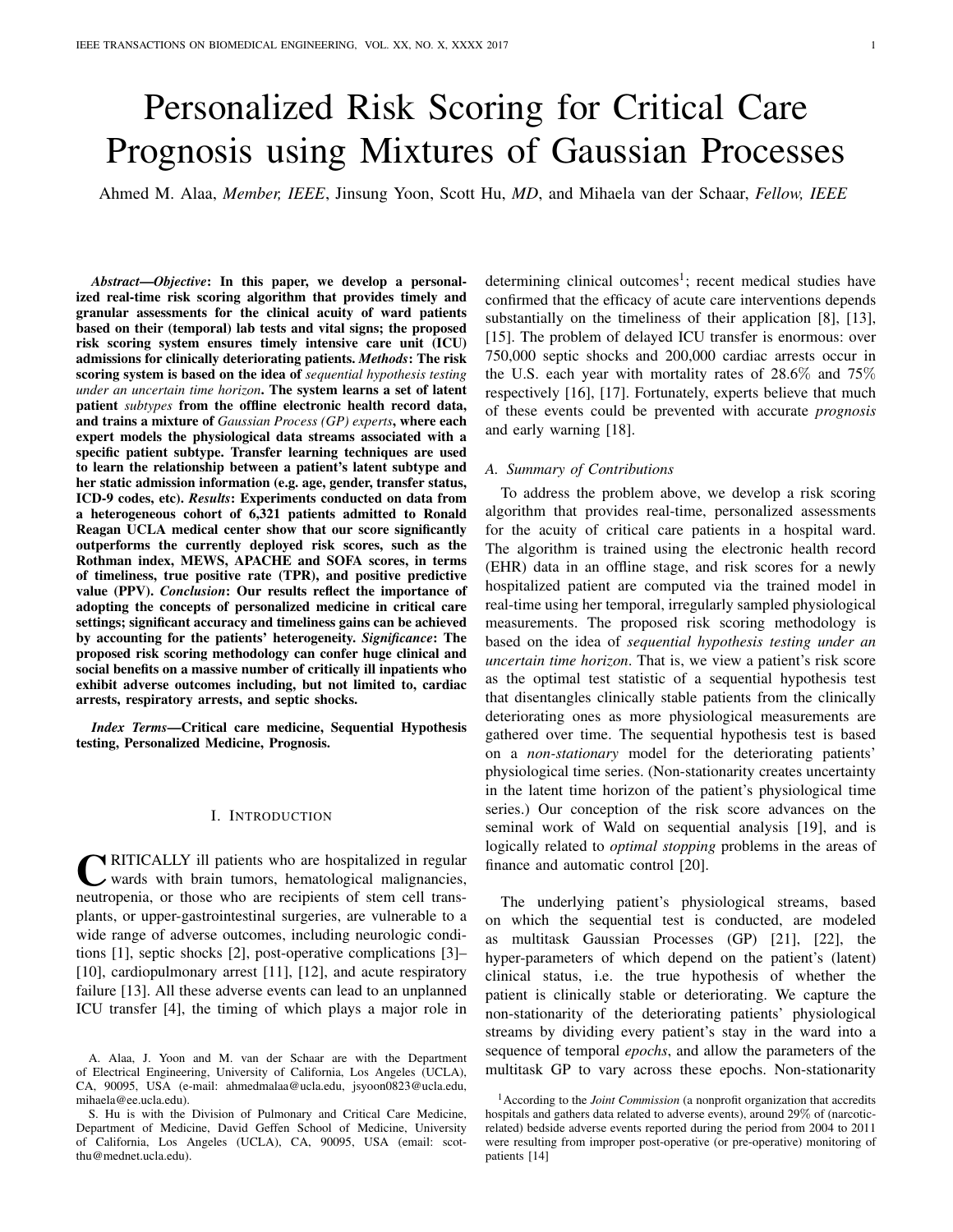is taken into account in the training phase by temporally aligning the physiological streams recorded in the EHR data, and is taken into account in the real-time deployment phase by repeatedly estimating the multitask GP epoch index over time.

The heterogeneity of the patients' population is captured by considering the patients' latent subtypes (or *phenotypes* [23]). The proposed algorithm discovers the number of patient subtypes from the training data, and learns a separate multitask GP model for the physiological streams associated with each subtype. Unsupervised discovery of the patients' latent subtypes is carried out using the expectation-maximization (EM) algorithm applied on the domain of clinically stable patients since these patients are dominant in the dataset, and are more likely to exhibit stationary physiological trajectories, thus their physiological streams are described with few hyperparameters and can be efficiently estimated. The knowledge of the patients' latent subtypes –extracted from the domain of clinically stable patients– is then transferred to the domain of clinically deteriorating patients via *transfer learning*. Every GP model associated with (stable or deteriorating) patients who belong to a specific subtype is called a *GP expert*. Thus, every GP expert specialized in scoring the risk for one of the discovered patient subtypes. A patient's risk score is the optimal statistic of a sequential test, i.e. a weighted average of the posterior beliefs of all GP experts about the patient's clinical status given her physiological data stream, where the weights are computed based on the patient's hospital admission information (e.g. age, ICD-9 codes, etc), which we estimate using (transductive) *transfer learning*.

Experiments were conducted using a dataset for a heterogeneous cohort of 6,321 patients who were admitted during the years 2013-2016 to a general medicine floor in the Ronald Reagan UCLA medical center, a tertiary medical center. Results show that the proposed risk score consistently outperforms the currently deployed clinical scores in terms of timeliness and accuracy (i.e. the true positive rate (TPR) and the positive predictive value (PPV)), in addition to state-ofthe-art machine learning algorithms that are based on *slidingwindow* regression. Our results show that the proposed risk score boosts the AUC with 12% as compared to the Rothman index (the current technology deployed in our medical center), and can prompt alarms for ICU admission 12 hours before clinicians (on average) for a PPV of  $25\%$  and TPR of  $50\%$ , which provides the ward staff with a safety net for patient care by giving them sufficient time to intervene at an earlier time in order to prevent clinical deterioration. Moreover, the proposed risk score reduces the number of false alarms per number of true alarms for any setting of the TPR, which reduces the alarm fatigue and allows for better hospital resource management.

#### *B. Related Works*

Hospitals have been recently investing in prognostic risk scoring systems for critically ill patients in wards [3]–[9]. However, recent systematic reviews have shown that currently deployed expert-based risk scores, such as the MEWS score [24], provide only modest contributions to clinical outcomes [25]–[27]. To that end, a data-driven risk score, named the *Rothman index*, has been developed using regression analysis [5], and was shown to outperform the MEWS score and its variants [9]. Nevertheless, the Rothman index lacks a principled model for the hospitalized patient's physiological parameters, and is mainly constructed using a "one-size-fits-all" approach that leaves no room for personalized risk assessment that is tailored to the individual patient. A comprehensive, tabulated review of all the clinical scores used for ward patients is provided in Appendix A of the online supporting document in http://medianetlab.ee.ucla.edu/papers/Alaa TBME supp.pdf.

The problem of modeling multivariate physiological time series has been recently investigated by the machine learning community [2], [6], [10], [21], [22], [28]–[30]; some of the previous works have also adopted multitask GP models [6], [10], [21], [22], [28]. However, most of these works have focused on a *forecasting* problem in which the goal is to predict the future values of an observable bio-marker. For instance, [28] focuses on predicting the PFVC clinical marker (a measure of lung severity) for scleroderma patients, [6], [10], [21], [22] focus on predicting the future values of SOFA, APACHE and SAPS scores for ICU patients, and [30] focuses on predicting the GFR bio-marker values for patients with chronic kidney disease. Unfortunately, a major challenge encountered in our setting is that patients in regular wards have no such strongly indicative bio-markers; we face this challenge by resorting to a *latent class* modeling approach, in which different classes correspond to different severity states. Our model adopts two latent classes, which allows the risk scoring problem to be formulated as a *sequential hypothesis test* [19]. Consequently, our multitask GP model serves as a tool for computing the optimal test statistic, and not for performing GP regression as it is the case in the forecasting problems in [6], [10], [21], [22], [28]. To the best of our knowledge, our model is the first to conceptualize real-time risk scoring as a sequential testing procedure.

Our risk scoring model handles the heterogeneity of the patients' population via *subtyping*. Unlike previous works on subtyping in longitudinal disease progression models [28], [30], in which one set of subtypes is learned for the entire population of "sick" patients, the nature of the critical care setting (manifesting in our sequential testing framework) entails the need for learning different sets of subtypes for both clinical stability and deterioration. This imposes the challenge of learning a separate set of subtypes for the clinically deteriorating patients under class imbalance (ICU admission rate is less than  $10\%$ ); we face this challenge via a novel learning algorithm that uses ideas from transfer learning to transfer the knowledge learned from the clinical stable population to the deteriorating population.

Most of the previous works on clinical risk prognosis used clinical endpoints (ICU admission or discharge) as "*surrogate labels*" for a patient's clinical deterioration, and hence used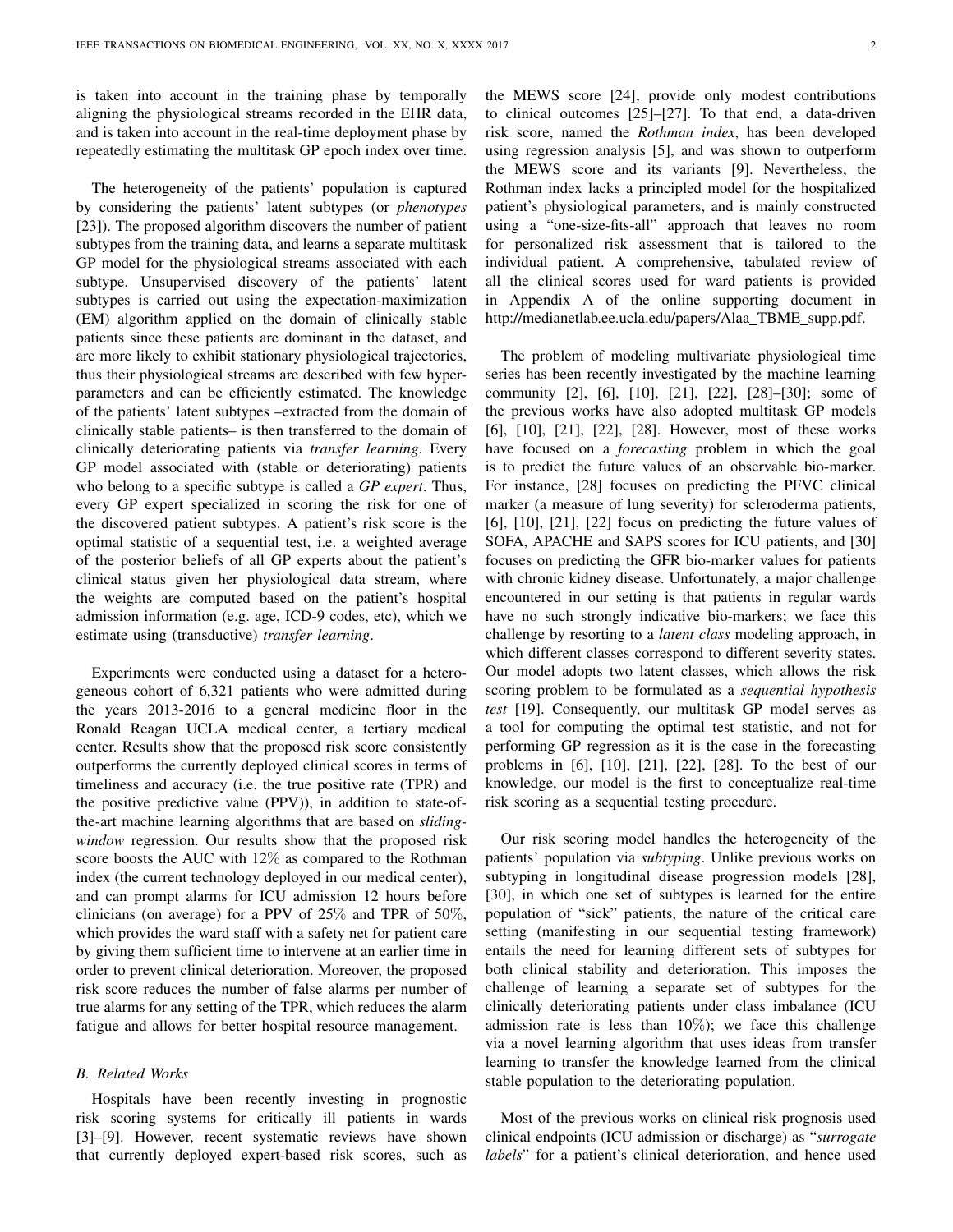those labels to train a supervised (regression) model using the physiological data in a fixed-size time window before censoring. The supervised models used in the literature included logistic regression [31], [32] and SVMs [33]. We compare the performance of our model with these methods in Section IV. A detailed, tabulated comparisons with other risk scoring methodologies is provided in Appendix A in the supporting document. This paper builds on our previous work in [34] by adding deterioration and stability subtypes, and conducting experiments on a larger patient cohort. Our work has been presented in part in [35]; this paper extends on the model therein by incorporating model non-stationarity, developing new learning algorithms, and including more experimental details.

#### II. THE PHYSIOLOGICAL MODEL

In this section, we present a comprehensive model for the patients' physiological data and develop a rigorous formulation for the risk scoring problem.

### *A. Modeling the Patients' Risks and Clinical Status*

Two types of information are associated with every patient in the (surgical or medical) ward:

1- Physiological information *X*(*t*): We define  $X(t) = [X_1(t), X_2(t), \ldots, X_D(t)]^T$  as a *D*-dimensional stochastic process representing the patient's *D* physiological streams (lab tests and vital signs) as a function of time. The process  $X_i(t)$  takes values from a space  $X_i$ , and  $\mathcal{X} = \mathcal{X}_1 \times \mathcal{X}_2 \times \ldots \times \mathcal{X}_D$ . Vital signs and lab tests are gathered at arbitrary time instances  $\{t_{ij}\}_{i=1,j=1}^{D,M_i}$  (where  $t=0$ is the time at which the patient is admitted to the ward), where  $M_i$  is the total number of samples of vital sign (or lab test) *i* that where gathered during the patient's stay in the ward. Thus, the set of all observations of the physiological data that the ward staff has for a specific patient is given by  $\{X_i(t_{ij})\}_{i=1,j=1}^{D,M_i}$ , and we will refer to the realizations of these variables as  $\{x_{ij}, t_{ij}\}_{ij}$ .

2- Admission information *Y* : We define the *S*-dimensional random vector *Y* as the patient's static information obtained at admission (e.g. age, gender, ICD9 code, etc). The random vector *Y* is drawn from a space *Y*, and we denote the realizations of the patient's static information as  $Y = y$ . Thus, the set of all (static and time-varying) information associated with a patient can be gathered in a set  $\{y, \{x_{ij}, t_{ij}\}_i\}$ .

Let  $V \in \{0, 1\}$  be a binary latent variable that corresponds to the patient's true clinical status; 0 standing for a stable clinical status, and 1 for a clinically deteriorating status. Since physiological streams manifest the patients' clinical statuses, it is natural to assume that the conditional distributions of  $X^o(t) = X(t) | V = 0$  differ from that of  $X^1(t) = X(t) | V = 1$ . We assume that *V* is drawn randomly for every patient at admission time and stays fixed over the patient's stay in the ward, i.e. the value of *V* is revealed at the end of every physiological stream, where  $V = 1$  if the patient is admitted to the ICU, and  $V = 0$  if the patient is discharged home. During the patient's stay in the ward, the ward staff members are confronted with two hypotheses: the null hypothesis  $\mathcal{H}_o$  corresponds to the hypothesis that the patient is clinically stable, whereas the alternative hypothesis  $\mathcal{H}_1$  corresponds to the hypothesis that the patient is clinically deteriorating, i.e.

$$
V = \begin{cases} 0: \mathcal{H}_o \text{ (clinically stable patient)},\\ 1: \mathcal{H}_1 \text{ (clinically deteriorating patient)}. \end{cases}
$$
 (1)

Thus, the prognosis problem is a *sequential hypothesis test* [19], i.e. the clinicians need to reject one of the hypotheses at some point of time after observing a series of physiological measurements. Hence, following the seminal work of Wald in [19], we view the patient's risk score as the test statistic of the sequential hypothesis test. That is, the patient's risk score at time *t*, which we denote as  $\overline{R}(t) \in [0, 1]$ , is the posterior probability of hypothesis  $\mathcal{H}_1$  given the observations  $\{x_{ij}, t_{ij} \leq j\}$  $t\}$ *ij*, and we have that  $\bar{R}(t) = \mathbb{P}(\mathcal{H}_1 | \{x_{ij}, t_{ij} \le t\}$ *ij*), i.e.

$$
\bar{R}(t) = \frac{\mathbb{P}\left(\{x_{ij}, t_{ij} \le t\}_{ij} | \mathcal{H}_1\right) \cdot \mathbb{P}\left(\mathcal{H}_1\right)}{\sum_{v \in \{0,1\}} \mathbb{P}\left(\{x_{ij}, t_{ij} \le t\}_{ij} | \mathcal{H}_v\right) \cdot \mathbb{P}\left(\mathcal{H}_v\right)},\tag{2}
$$

where  $\mathbb{P}(\mathcal{H}_1)$  is the prior probability of a patient in the ward being admitted to the ICU (i.e. the rate of ICU admissions).

## *B. Modeling the Physiological Signals*

Since the vital signs and lab tests are gathered at arbitrary, irregularly sampled time instances, it is convenient to adopt a continuous-time model for the patients' physiological stream using GPs [21], [22], [36]. We model the *D* (potentially correlated) physiological streams of a monitored patient as a multitask GP defined over  $t \in \mathbb{R}_+$ . The model parameters depend on the patient's latent clinical status *V*. Since clinically stable patients do not exhibit changes in their clinical status, we adopt a stationary model for  $X<sup>o</sup>(t)$ . Contrarily, deteriorating patients pass through phases of clinical acuity, which invokes the need for a nonstationary model for  $X^1(t)$ . In the following, we present the physiological models for clinically stable and deteriorating patients, which we will then use as a proxy for risk scoring in the next Section.

#### Physiological Signals Model for Clinically Stable Patients

For clinically stable patients, i.e.  $V = 0$ , we adopt a multitask GP model for the physiological signal  $X^o(t)$  as follows

$$
X^{o}(t) \sim \mathcal{GP}(m_o(t), k_o(i, j, t, t')), \qquad (3)
$$

where  $m_0(t)$  :  $\mathbb{R}^+$   $\rightarrow$  *X* is the *mean function*, and  $k_o(i, j, t, t^{'}) : \mathcal{X}_i \times \mathcal{X}_j \times \mathbb{R}^+ \times \mathbb{R}^+ \to \mathbb{R}_+$  is the *covariance kernel*. The mean function is assumed to be a constant vector, i.e.  $m_o(t) = [m_o^1, m_o^2, \dots, m_o^D]^T$ , the entries of which represent the average value of the different physiological streams. We assume that the covariance kernel matrix  $k_o(i, j, t, t')$  has the following separable form [36]

$$
k_o(i, j, t, t') = \Sigma_o(i, j) k_o(t, t'), \tag{4}
$$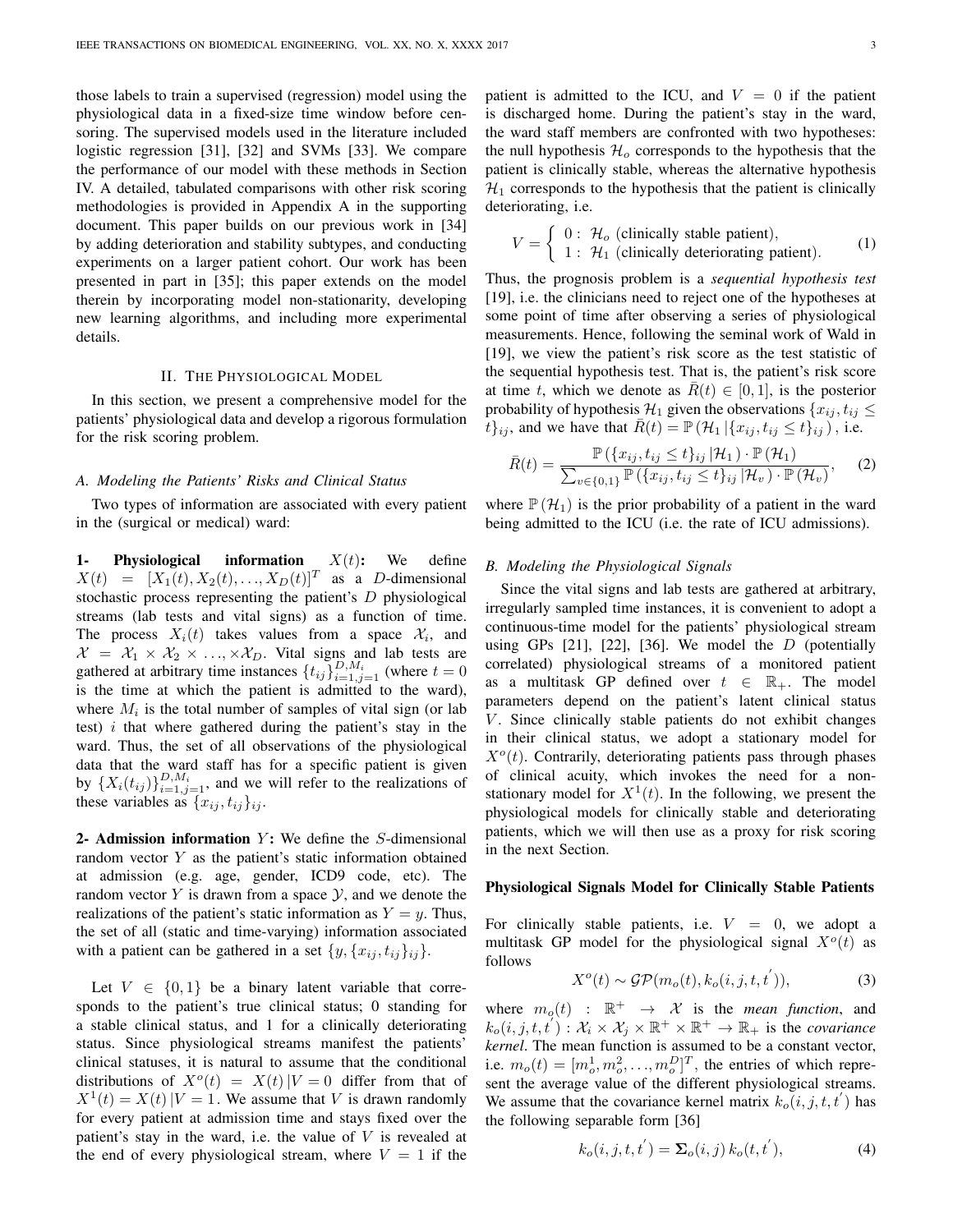where  $\Sigma_o$  is a *stationary correlation matrix* that quantifies the correlations between the various physiological streams. The kernel function  $k_o(t, t')$  is *squared-exponential* kernel [21], [37], [38], defined as

$$
k_o(t, t') = \omega_o^2 e^{-\frac{1}{2\ell_o^2} ||t - t'||^2}, \tag{5}
$$

where  $\omega_o$  and  $\ell_o$  are hyper-parameters:  $\omega_o^2$  is the *variance hyper-parameter*, and *ℓ<sup>o</sup>* is the *characteristic length-scale*. The parameter  $\omega$ <sup>o</sup> controls the dynamic range of the fluctuations of  $X(t)$ ; the parameter  $\ell_o$  controls the rate of such fluctuations. Note that (4) implies that we assume that all the physiological streams have the same temporal characteristics, i.e. the same variance and characteristic length-scale.

Since the correlation matrix  $\Sigma_o$  needs to be positive semidefinite, we adopt the "free-form" construction of the correlation matrix via the Cholesky decomposition as follows

$$
\mathbf{\Sigma}_o = \mathbf{L}_o \mathbf{L}_o^T, \mathbf{L}_o = \begin{bmatrix} \sigma_{o,1} & 0 & \dots & 0 \\ \sigma_{o,2} & \sigma_{o,3} & \dots & 0 \\ \vdots & \vdots & \ddots & \vdots \\ \sigma_{o,\bar{D}-m+1} & \sigma_{o,\bar{D}-m+2} & \dots & \sigma_{o,\bar{D}} \end{bmatrix},
$$

where  $\bar{D} = \frac{D(D+1)}{2}$  $\frac{2^{(1)}+1}{2}$  [36]. Since the variance of each stream is already captured by the entries of  $\Sigma_o$ , we assume that  $\omega_o = 1$ for all streams. Thus, the hyper-parameters that characterize a multi-task GP  $\mathcal{GP}(m_o(t), k_o(i, j, t, t'))$  are  $\ell_o$  and the entries of **L**<sub>*o*</sub>, which we compactly write in a vector  $\sigma_o = [\sigma_{o,j}]_{j=1}^{\bar{D}}$ .

We summarize the parameters of the GP model capturing the physiological streams of clinically stable patients via the following parameter set

$$
\mathbf{\Theta}_o = \{ \{ m_o^d \}_{d=1}^D, \ \ell_o, \ \sigma_o \},\tag{7}
$$

which aggregates the  $\frac{D(D+1)}{2} + D + 1$  hyper-parameters of the multi-task GP. We write  $X^o(t) \sim \mathcal{GP}(\Theta_o)$  to denote an instance of a physiological stream of a clinically stable patient generated with a parameter set **Θ***o*.

## Physiological Signals Model for Clinically Deteriorating Patients

For clinically deteriorating patients, i.e. patients with  $V = 1$ , we adopt a non-stationary model for  $X^1(t)$  specified as follows

$$
X^1(t) \sim \mathcal{GP}(\mathbf{\Theta}_1),\tag{8}
$$

where  $\Theta_1$  is the parameter set for the physiological streams of deteriorating patients. Since deteriorating patients exhibit changes in their clinical status (e.g. progression from a more stable status to a less stable one), a stationary covariance kernel, such as the one defined in (5), and a constant mean function do not suffice to describe the physiological stream of a deteriorating patient. This motivates a non-stationary model for  $X^1(t)$  that divides the time domain into a sequence of *epochs*, each is of duration  $T_1$ , and is associated with a distinct constant mean function and a distinct squared-exponential covariance kernel.

Let  $T = K \cdot T_1$  be the maximum duration for a patient's stay in the ward. That is, the patient passes through *K* consecutive epochs, each of which has a mean function and a covariance kernel parametrized by  $\Theta_1^k$  =  $A_1^k = \{ \{m_{1,k}^d\}_{d=1}^D, \ell_{1,k}, \sigma_{1,k} \}, \forall k \in \{1, 2, ..., K\}.$ Since patients arrive at the hospital ward at random time instances, at which the clinical status is unknown, we define  $k \in \{1, 2, ..., K\}$  as the unobservable, initial epoch index, which we assume to be drawn from an unknown distribution  $k \sim f_k(k)$ . The physiological measurements gathered by the clinicians during the patient's are governed by a monotonically increasing sequence of epochs, i.e. the clinicians observe physiological measurements drawn from a process with the underlying epoch sequence  $\{\bar{k}, \bar{k}+1, \ldots, K\}$ . For instance, if  $K = 6$  and the realization of  $\overline{k}$  is 3, then the (deteriorating) patient's physiological process  $X^1(t)$  has its parameters changing over time according to the epoch sequence  $\{3, 4, 5, 6\}$ . Note that the length of the patient's stay in the ward is given by  $(K - \bar{k} + 1) \cdot T_1$ , which is random since  $\overline{k}$  is a random variable.

We assume that the physiological measurements across different epochs are independent, but measurements within the same epoch are correlated. Thus, the vital signs and lab tests are correlated within every interval in the set of intervals  $\{(0, T_1), [T_1, 2T_1), \ldots, [(K - \bar{k}) T_1, (K - \bar{k} + 1) T_1)\}$ , but are uncorrelated across different time intervals. In other words, the covariance kernel for the process  $X^1(t)$  is given by

$$
k_1(i, j, t, t') = \begin{cases} \sum_{1,k} (i, j) k_{1,k}(t, t'), \forall t, t' \in [t_1, t_2), \\ 0, \text{ Otherwise} \end{cases}
$$
(9)

where  $[t_1, t_2) \in \{ [0, T_1), \ldots, [(K - \overline{k}) T_1, (K - \overline{k} + 1) T_1) \},$ and

$$
k_{1,k}(t,t') = \omega_{1,k}^2 e^{-\frac{1}{2\ell_{1,k}^2}||t-t'||^2}.
$$
 (10)

The parameters of the GP model for deteriorating patients can be summarized via the following parameter set

$$
\mathbf{\Theta}_1 = \{ \{ m_{1,k}^d \}_{d=1}^D, \ \ell_{1,k}, \ \sigma_{1,k} \}_{k=1}^K. \tag{11}
$$

The parameter set  $\Theta_1$  encapsulates  $K\left(\frac{D(D+1)}{2} + D + 1\right)$ hyper-parameters that describe the process  $X^1(t)$ . Note that the model  $X^1(t)$  entails much more parameters than the model  $X<sup>o</sup>(t)$ , which poses a significant challenge in learning the parameters of  $X^1(t)$ . We address this challenge elaborately in the next Section.

#### *C. Modeling Patients' Subtypes*

The model presented so far is constructed in a "onesize-fits-all" fashion. That is, the risk score computed in (2) considers the vital signs and lab tests for the monitored patient, without considering her baseline admission information (the vector *Y* ). The interpretation of the manifest variables  ${x_{ij}, t_{ij}}$  in terms of the risk for clinical deterioration may differ depending on the patient's age, gender, transfer status, or clinical history. Thus, a risk score that is tailored to the individual's admission feature would ensure a higher level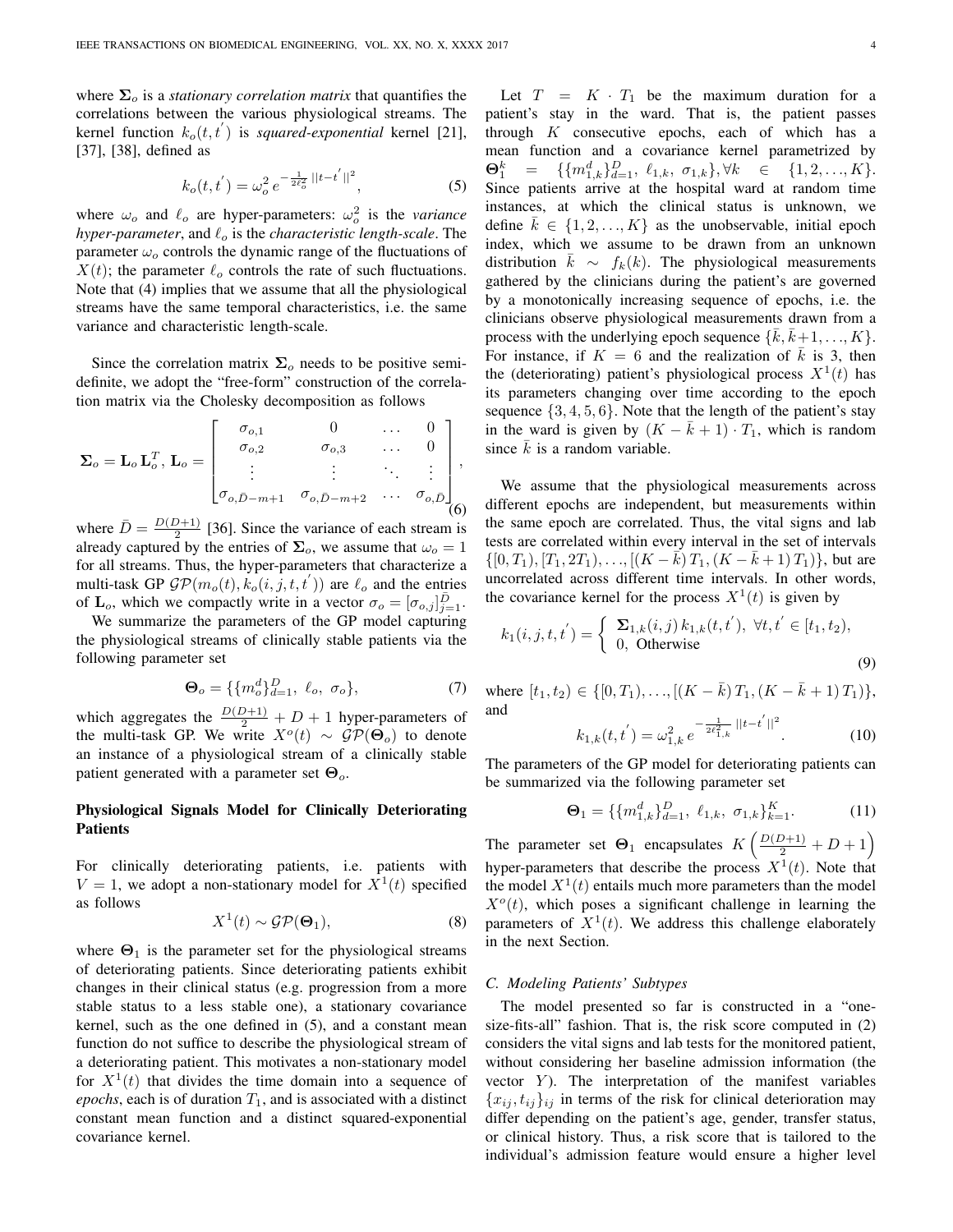

Fig. 1: Graphical model for the physiological signals.

of granularity in modeling the physiological signals, which would lead to a more accurate prognosis.

In order to ensure that our risk score is "personalized", we model the heterogeneity of the patients' population by incorporating a *subtype* variable  $Z \in \mathcal{Z} = \{1, 2, ..., G\}$ , which indicates the patient's latent *phenotype* which determines her physiological behavior, where *G* is the number of subtypes to which a patient may belong. That is, every patient has her physiological behavior being determined by both her clinical status and her latent subtype. We denote risk scores that take the patient's particular subtype into account as *"personalized risk scores*".

The influence of the patient's subtype *Z* on the patient's physiological model is captured by the following relations

$$
Z \perp V | Y, V \perp Y | Z, \tag{12}
$$

where *⊥* denotes conditional independence. The relations in (12) imply that: (a) a patient's subtype is independent of her clinical status given her admission information, and (b) a patient's clinical status is independent of the admission information given her subtype. That is, knowledge of the patent's admission information suffices to infer her subtype (e.g. knowledge of age and gender, etc, is enough to know the subtype to which a patient belongs irrespective of the true clinical status), and knowledge of the patient's subtype is enough to infer the patient's vulnerability irrespective to the admission information. The first relation follows from the fact that the patient's subtype is an intrinsic feature of the patient that is independent of her clinical acuity, whereas the second relation follows from that fact that the information contained in *Y* is a subset of the information contained in the patient's intrinsic subtype *Z*.

The patient's subtype manifests in her physiological signals by manipulating the parameter sets for the multitask GPs representing both  $X^o(t)$  and  $X^1(t)$ . In other words, the parameters of the multitask GP modeling the patient's physiological signal depends not only on her clinical status  $V$ , but also on her subtype *Z*. The parameter set for clinically deteriorating

patients is denoted as  $\Theta_1^z$ , and the parameter set for stable patients is denoted as  $\Theta_o^z$ , where  $Z = z$  is a realization for the patient's subtype. The construction of both parameter sets follows the description provided in the previous subsection. Therefore, the physiological signals for the patients in the ward are generated as follows

$$
X^v(t) | Z = z \sim \mathcal{GP}(\mathbf{\Theta}_v^z). \tag{13}
$$

Fig. 1 depicts a graphical model describing the generative process for the patients' physiological signals. The patient's subtype  $Z = z$  is hidden, and affects both her clinical status  $V = v$  and the physiological behavior that manifests in the vital signs and lab tests. The variable  $\bar{V} \in \{0, 1\} \times \mathcal{Z}, \bar{V} = [V \ Z]^T$  augments both the patient's subtype and clinical status; a realization of this variable  $\bar{V} = \bar{v}$ determines the parameter set  $\theta | \bar{v} = \Theta_v^z$ , which is used to generate a latent function-valued variable  $X(t) = x \in \mathbb{R}^{\mathbb{R}^D}$ . A plate model is then used to describe the sequence of measurements  ${x_{ij}}_{i,j}$  gathered by the clinicians at time instances  $\{t_{ij}\}_{i,j}$ . The time instances  $\{t_{ij}\}_{i,j}$  are assumed to be exogenously determined by the ward staff and are uninformative of the clinical status, hence they are modeled as parent nodes in the graphical models. Observations are influenced by the index of the first epoch,  $k$ , which is also assumed to be exogenously determined by the patient's arrival to the ward. It can be seen that the probabilistic influences among the variables  $V$ ,  $Z$  and  $Y$  in the graphical model in Fig. 1(c) capture the relations specified in (12).

Having defined the patients' subtypes, we refine the definition of the (non-personalized) risk score  $R(t)$ , and incorporate the patient's individual static features in a personalized risk score  $R(t, y)$  as follows

$$
R(t, y) = \mathbb{P}(\mathcal{H}_1 | \{x_{ij}, t_{ij}\}_{i,j}, Y = y)
$$
  
= 
$$
\sum_{z \in \mathcal{Z}} \mathbb{P}(\mathcal{H}_1 | \{x_{ij}, t_{ij}\}_{i,j}, Z = z) \cdot \mathbb{P}(Z = z | Y = y)
$$
  
= 
$$
\sum_{z \in \mathcal{Z}} \mathbb{P}(V = 1 | \{x_{ij}, t_{ij}\}_{i,j}, \Theta_o^z, \Theta_1^z) \cdot \mathbb{P}(Z = z | Y = y),
$$
  
(14)

where

$$
\mathbb{P}\left(V=1 | \{x_{ij}, t_{ij}\}_{i,j}, \mathbf{\Theta}_{o}^{z}, \mathbf{\Theta}_{1}^{z}\right) =
$$
\n
$$
\frac{\mathbb{P}\left(\{x_{ij}, t_{ij}\}_{i,j} | \mathbf{\Theta}_{1}^{z}\right) \cdot \mathbb{P}(V=1 | Z=z)}{\sum_{v \in \{0,1\}} \mathbb{P}\left(\{x_{ij}, t_{ij}\}_{i,j} | \mathbf{\Theta}_{v}^{z}\right) \cdot \mathbb{P}(V=v | Z=z)},
$$
\n(15)

where we have assumed in (14) and (15) that the epoch index  $\bar{k}$ is observed and we dropped the conditioning on  $k$  for simplicity of exposition. In the next Section, we develop an algorithm that learns the patients' physiological model from offline data, and computes the monitored patients' personalized risk scores using (14) and (15).

#### III. A PERSONALIZED RISK SCORING ALGORITHM

In this Section, we propose an algorithm that learns the physiological model presented in the previous Section from offline data, and computes the risk score formulated in (14) and (15) for newly hospitalized patients in real-time.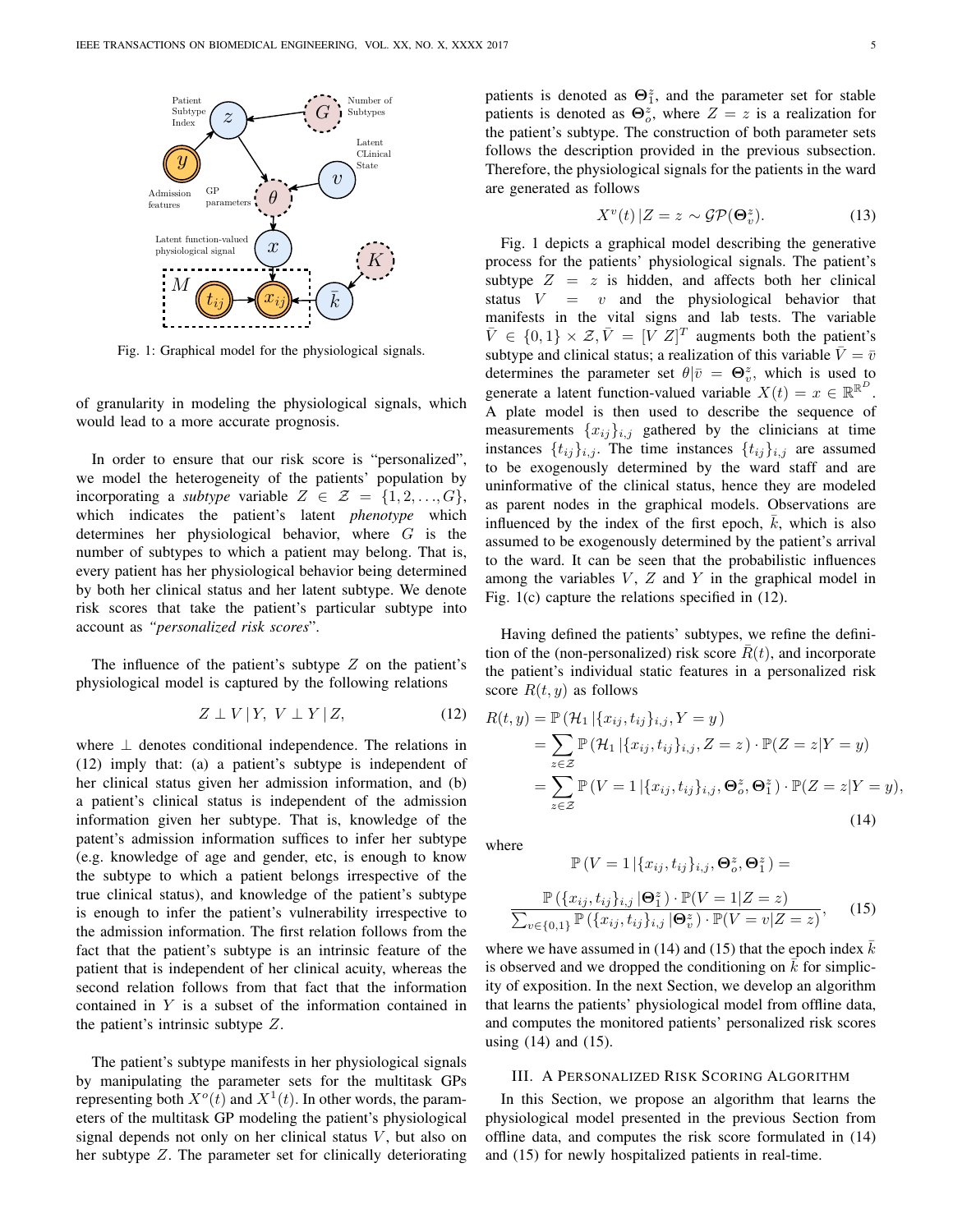## *A. Objectives*

Given an offline training dataset *D* that comprises *N reference patients* whose physiological measurements were recorded in the electronic health record (EHR), we aim at learning a personalized risk scoring model, i.e. learning the parameters of the model presented in Section II, and applying the learned risk model for newly hospitalized patients.

The training dataset *D* is represented as a collection of tuples

$$
\mathcal{D} = \left\{ \left( \{x_{ij}^{(n)}, t_{ij}^{(n)}\}_{i,j}, y^{(n)}, v^{(n)} \right) \right\}_{n=1}^{N},
$$

where each element in *D* corresponds to a reference patient;  ${x_{ij}^{(n)}, t_{ij}^{(n)} }$ , *i* is the set of vital signs and lab tests measurements,  $y^{(n)}$  is the admission information, and  $v^{(n)}$  is the true clinical status (i.e. patient is admitted to the ICU or discharged home) of the  $n^{th}$  patient in *D*. For  $v \in \{0, 1\}$ , let

$$
\mathcal{D}_v = \left\{ \left( \{x_{ij}^{(n)}, t_{ij}^{(n)}\}_{i,j}, y^{(n)}, v^{(n)} \right) : v^{(n)} = v \right\}
$$

where  $\mathcal{D}_o$  is the set of data points for clinically stable patients, and  $\mathcal{D}_1$  is the set of data points for clinically deteriorating patients, and  $N_v = |\mathcal{D}_v|$  is the size of the dataset  $\mathcal{D}_v$ .

Our algorithm *A* operates in two modes: an *offline mode*  $A_{off}$ , in which a risk scoring model is learned from the offline dataset *D*, and an *online mode*  $A_{on}$ , in which a risk score is sequentially computed for a newly hospitalized patient with a sequence of physiological measurements  $\{x_{ij}, t_{ij}\}_{i,j}$ , i.e.

$$
(\hat{\Theta}_o^1, \dots, \hat{\Theta}_o^G, \hat{\Theta}_1^1, \dots, \hat{\Theta}_1^G) = \mathcal{A}_{off}(\mathcal{D}),
$$
  

$$
R(t, y) = \mathcal{A}_{on}(\{x_{ij}, t_{ij} \le t\}_{i,j}, \hat{\Theta}_o^1, \dots, \hat{\Theta}_o^G, \hat{\Theta}_1^1, \dots, \hat{\Theta}_1^G).
$$

That is,  $A_{off}$  estimates the parameter set for stable and deteriorating patients for all subtypes  $(\hat{\Theta}_o^1, \ldots, \hat{\Theta}_o^G, \hat{\Theta}_1^1, \ldots, \hat{\Theta}_1^G)$ , whereas  $\mathcal{A}_{on}$  implements (14) and (15) to assign a risk score for the monitored patient in real-time.

In order to evaluate the predictive power of the algorithm *A*, we set a threshold  $\eta$  on the computed risk score  $R(t, y)$ , and allow the algorithm to prompt an alarm (i.e. declare the hypothesis  $\mathcal{H}_1$ ) whenever the risk score crosses that threshold. This resembles the structure of the optimal sequential hypothesis test, where the null hypothesis is rejected whenever the test statistic crosses a predefined threshold [19]. We define *T<sup>s</sup>* as the *stopping time* at which the risk score computed by the algorithm *A* crosses the threshold  $\eta$ , i.e.

$$
T_s(\eta) = \inf\{t \in \mathbb{R}_+ : R(t, y) \ge \eta\}.
$$

The performance of the algorithm  $A$  is evaluated in terms of the positive predictive value (PPV), and the true positive rate (TPR) defined as follows

$$
PPV = \frac{\mathbb{P}(T_s(\eta) \le T_{end}|\mathcal{H}_1)}{\mathbb{P}(T_s(\eta) \le T_{end}|\mathcal{H}_o) + \mathbb{P}(T_s(\eta) \le T_{end}|\mathcal{H}_1)},
$$
(16)

and

$$
\text{TPR} = \frac{\mathbb{P}(T_s(\eta) \le T_{end}|\mathcal{H}_1)}{\mathbb{P}(T_s(\eta) \le T_{end}|\mathcal{H}_1) + \mathbb{P}(T_s(\eta) > T_{end}|\mathcal{H}_1)},\tag{17}
$$

where *Tend* is the time at which observations of the patient's monitored physiological stream stops either because of an ICU admission or discharge (i.e. for a clinically deteriorating *patient*  $T_{end} = (K - k + 1) \cdot T_1$ .

#### *B. Algorithm*

*,*

In this section, we propose an implementation for the algorithm  $A_{off}$  that learns the parameters of the physiological model presented in Section II from a dataset *D*, and an implementation for the algorithm  $A_{on}$  which infers the clinical status and computes the risk score for a newly hospitalized patient according to (14) and (15). The implementation of the algorithms  $A_{off}$  and  $A_{on}$  is confronted with the following challenges:

- 1) The number of patient subtypes *G* is unknown, and the subtype memberships of the reference patients is not declared in *D*.
- 2) The relationship between the admission information *Y* and the latent subtype *Z* is unknown and needs to be learned from the data.
- 3) The physiological model for the clinically deteriorating patients is non-stationary, and hence, for newly admitted patients, we need to estimate the latent epoch index  $\overline{k}$ in real-time in order to synchronize the patient's physiological signal with our model, and properly compute the patient's risk score described by (14) and (15).
- 4) The physiological model for the clinically deteriorating patients has many parameters (i.e.  $K\left(\frac{D(D+1)}{2} + D + 1\right)$ parameters), but the number of clinically deteriorating patients in the dataset  $D$  is relatively small (ICU) admission rate is usually less than 10%).

In the following, we provide an implementation for the offline algorithm  $A_{off}$  that addresses challenges (1-3), and then we present an implementation for the online algorithm *Aon* that addresses challenge (4).

## The offline algorithm  $A_{off}$

The objective of the offline algorithm  $A_{off}$  is to learn from  $D$  the number of subtypes  $G$ , the parameter set  $(\mathbf{\Theta}_o^1, \ldots, \mathbf{\Theta}_o^G, \mathbf{\Theta}_1^1, \ldots, \mathbf{\Theta}_1^G)$ , and the probability of a patient's membership in each subtype given her admission information, i.e.  $\mathbb{P}(Z = z | Y = y)$ . In the rest of this Section, we use the following notations  $\Gamma_v = (\mathbf{\Theta}_v^1, \dots, \mathbf{\Theta}_v^G), v \in \{0, 1\}$ , and  $\beta_z(y) = \mathbb{P}(Z = z | Y = y).$ 

Recall from (14) that the risk score  $R(t, y)$  can be written as

$$
R(t, y) = \sum_{z \in \mathcal{Z}} R_z(t) \cdot \beta_z(y), \qquad (18)
$$

where

$$
R_z(t) = \mathbb{P}(V = 1 | \{x_{ij}, t_{ij}\}_{i,j}, \Theta_o^z, \Theta_1^z).
$$
 (19)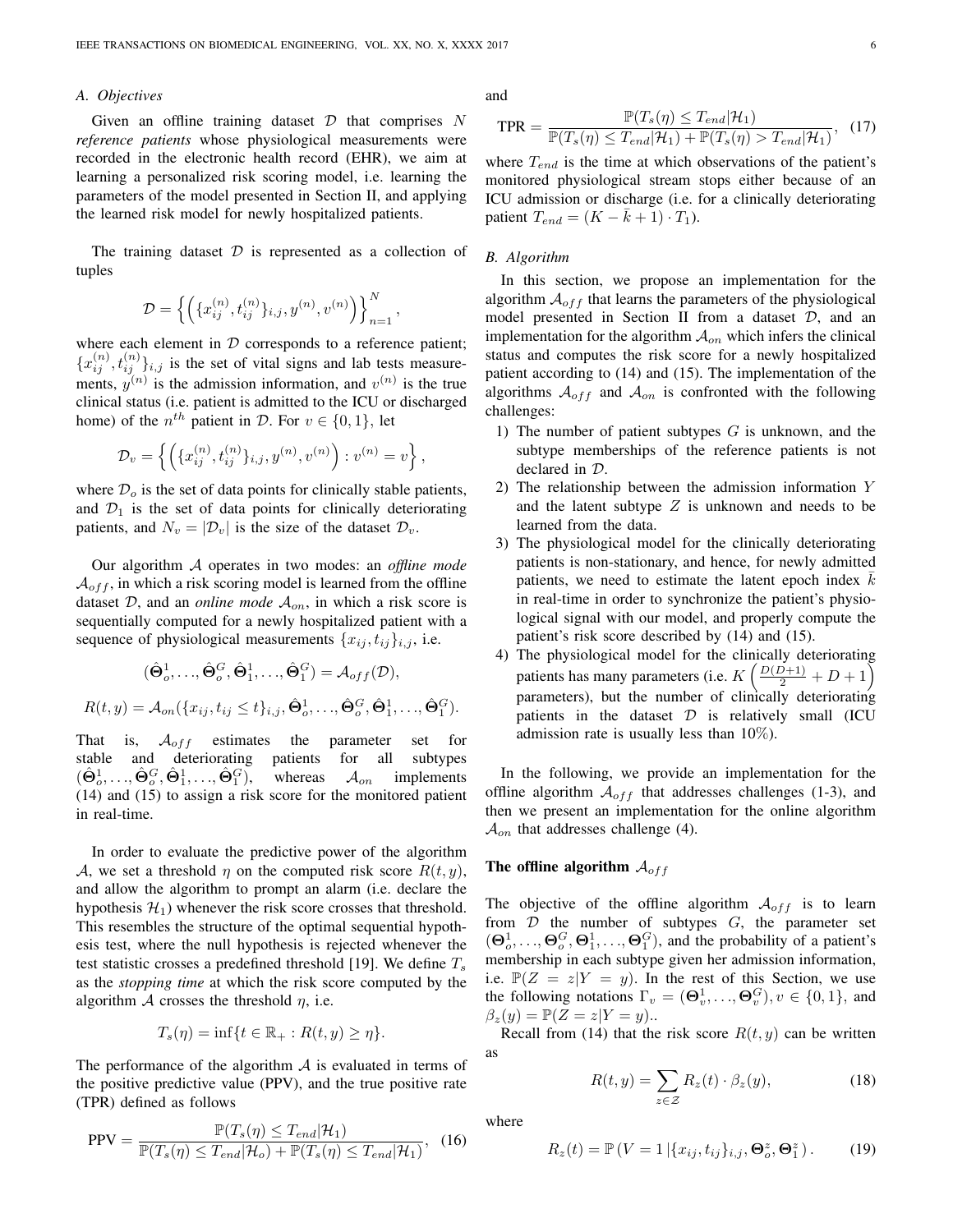The formulation of the risk score  $R(t, y)$  in (18) explicates the impact of the patient's latent subtype on her risk assessment. The score  $R(t, y)$  is a weighted average of the posterior probabilities  $R_z(t) = \mathbb{P}(V = 1 | \{x_{ij}, t_{ij}\}_{i,j}, \Theta_o^z, \Theta_1^z)$ , i.e. the probabilities of the alternative hypothesis  $\mathcal{H}_1$  given the evidential physiological data and the latent subtype being  $Z = z$ , over all possible latent subtypes for the patient. The weight  $\beta_z(y)$  associated with the term  $R_z(t)$  corresponds to the probability that the patient with admission information  $Y = y$  belongs to subtype  $Z = z$ . We denote  $R_z(t)$  as the "*expert for subtype z*", whereas the weight  $\beta_z(y)$  is denoted as the "*responsibility of expert z*". Therefore, computing the risk score *R*(*t, y*) entails invoking a *mixture* of GP experts, and assigning the mixture weights in accordance to the experts' responsibilities determined by  $\beta_z(y)$ .

The algorithm  $A_{off}$  operates in 3 steps. In step 1, we *discover the experts*, i.e. we apply the expectationmaximization (EM) algorithm to the dataset  $\mathcal{D}_o$  in order to estimate the latent patient subtypes and the physiological model parameters for the clinically stable patients. We apply the Bayesian Information Criterion (BIC) for model selection in order to select the number of subtypes *G*. This ensures statistical efficiency in learning the number of subtypes and the model parameters since the physiological model for the clinically stable patients in  $\mathcal{D}_o$  has only  $\frac{D(D+1)}{2} + D + 1$ parameters. In step 2, we use a (transductive) *transfer learning approach* to learn the *experts' responsibilities*  $\beta_z(y)$ as a function of the admission information. Finally, in step 3, we use a transfer learning approach to learn the parameters of the physiological model for the clinically deteriorating patients through the dataset  $\mathcal{D}_1$  using the model learned for the clinically stable patients from the dataset *Do*. In the following, we specify the detailed steps of the algorithm  $A_{off}$ .

Step 0. Align the temporal physiological streams in the dataset  $\mathcal{D}_1$ : Before implementing the 3 steps of the algorithm  $A_{off}$ , we need to ensure that the recorded (nonstationary) physiological streams in  $\mathcal{D}_1$ are aligned with respect to a common reference time in order to properly estimate the GP parameters for every epoch  $k \in \{1, 2, ..., K\}$ . This is achieved by considering the ICU admission time as a surrogate marker for the latent epoch index *k*. That is, we consider that the samples in the last  $T_1$  period of time in every physiological streams to be designated as epoch *K* (i.e. the last epoch), and then we go backwards in time and label the preceding epochs as  $K - 1, K - 2$ , etc. This procedure is applied to all the physiological streams of the reference patients in  $\mathcal{D}_1$ , and hence all the training physiological streams become aligned in time which allows for a straight-forward epoch-specific parameter estimation. The epoch length  $T_1$ , and the number of epochs  $K$  are hyper-parameters that are optimized via cross-validation. The distribution of the initial epoch index  $f(\bar{k})$  is a *truncated negative binomial* distribution with support *{*1*, . . ., K}*, and can be straightforwardly estimated given the patients' length of stay information.

Step 1. Discover the Experts through Clinically Stable Patients: In this step, we learn both the number of subtypes *G* (which is also the number of experts), as well as the parameter sets Γ*o*. This is accomplished through an iterative approach in which we use the expectation-maximization (EM) algorithm for estimating the parameters in Γ*<sup>o</sup>* for given values of *G*, and then use the Bayesian information criterion (BIC) to select the number of experts.

The detailed implementation of the EM algorithm is given in lines 4-18 in Algorithm 1. The algorithm is executed on the dataset  $\mathcal{D}_o$  by iterating over the values of  $G$ , with an initial number of experts  $G = 1$ . For every M, we implement the usual E-step and M-step of the EM-algorithm: starting from an initial parametrization Γ*o*, in the *p th* iteration of the EMalgorithm, the auxiliary function  $Q(\Gamma_o; \Gamma_o^{p-1})$  is computed as

$$
Q(\Gamma_o; \Gamma_o^{p-1}) = \mathbb{E}[\log(\mathbb{P}(\mathcal{D}_o, \{Z^{(n)}\}_{n=1}^N | \Gamma_o)) | \mathcal{D}_o, \Gamma_o^{p-1}],
$$

where  $Z^{(n)}$  is the latent subtype of the  $n^{th}$  entry of the dataset *Do*. The parametrization is updated in the M-step by maximizing  $Q(\Gamma_o; \Gamma_o^{p-1})$  with respect to  $\Gamma_o$  (closed-form expressions are available for the jointly Gaussian data in *D<sup>o</sup>* as per the GP model). The *p th* iteration is concluded by updating expert *z*'s responsibility towards the *n th* patient in the dataset *D<sup>o</sup>* as follows

$$
\beta_{z,p}^{(n)} = \mathbb{P}(Z^{(n)} = z \mid \{x_{ij}^{(n)}, t_{ij}^{(n)}\}_{i,j}, \Gamma_o^p)
$$
  
= 
$$
\frac{\pi_z^p f(\{x_{ij}^{(n)}, t_{ij}^{(n)}\}_{i,j} \mid \mathbf{\Theta}_o^{p,z})}{\sum_{z'=1}^G \pi_{z'}^p f(\{x_{ij}^{(n)}, t_{ij}^{(n)}\}_{i,j} \mid \mathbf{\Theta}_o^{p,z'}}, \qquad (20)
$$

where  $\pi^p_z$  is the estimate for  $\mathbb{P}(Z = z)$  in the  $p^{th}$  iteration, and  $f(.)$  is the Gaussian distribution function. The term  $\beta_{z,p}^{(n)}$ represents the posterior probability of patient *n*'s membership in subtype *z* given the realization of her physiological data  ${x_{ij}, t_{ij}}$ , The iterations of the EM-algorithm stop when the claimed responsibilities of the *G* experts towards the  $N<sub>o</sub>$  reference patients in  $\mathcal{D}<sub>o</sub>$  converges to within a precision parameter  $\epsilon$  (line 14).

After each instantiation of the EM-algorithm, we compare the model with *G* experts to the previous model with  $G - 1$ experts found in the previous iteration. Comparison is done through the Bayes factor *BG,G−*<sup>1</sup> (computed in line 16 via the BIC approximation), which is simply a ratio between Bayesian criteria that trade-off the likelihood of the model being correct with the model complexity (penalty for a model with *G* experts is given by  $\Psi_G$  in line 15, such a penalty corresponds to the total number of hyper-parameters in the model with *G* experts). We stop adding new experts when the Bayes factor  $B_{G,G-1}$  drops below a predefined threshold *B*.

Step 2. Recruit the Experts via (transductive) Transfer Learning<sup>2</sup>: Having discovered the experts by learning the parameter set  $\Gamma_o = (\mathbf{\Theta}_o^1, \dots, \mathbf{\Theta}_o^G)$ , we need to learn how to associate different experts to the patients based on the initial information we have about them, i.e. the admission

<sup>&</sup>lt;sup>2</sup>Our terminologies with respect to transfer learning paradigms follow those in [39].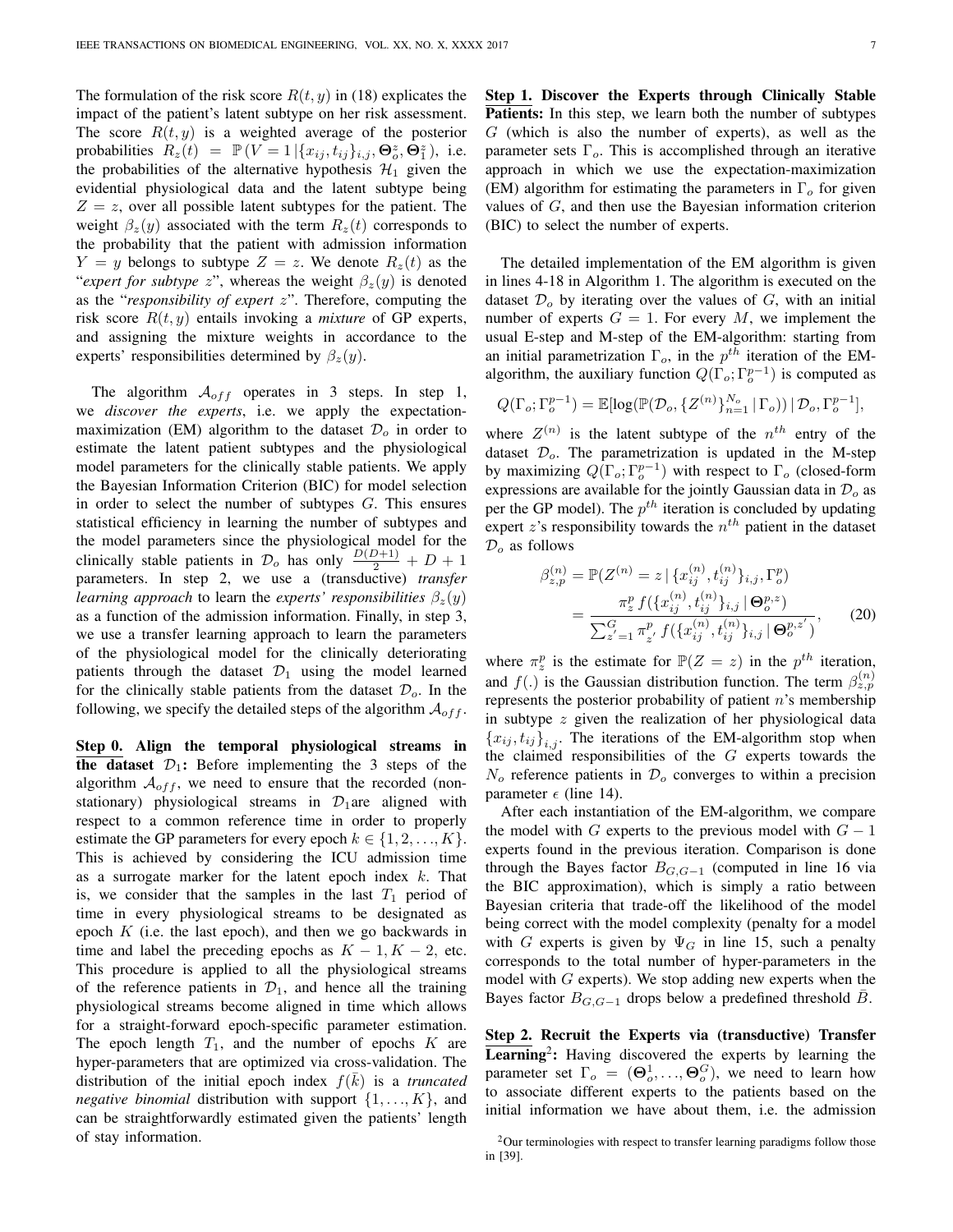Algorithm 1 The Offline Algorithm *Aoff*

|     | 1: Input: Dataset $D$ , precision, $\epsilon$ , threshold $B$ .                                                                                                                                                                                                                        |
|-----|----------------------------------------------------------------------------------------------------------------------------------------------------------------------------------------------------------------------------------------------------------------------------------------|
|     | 2: Implement step 1 (Discover the experts):                                                                                                                                                                                                                                            |
|     | 3: Extract dataset $\mathcal{D}_{o}$ of clinically stable patients with label                                                                                                                                                                                                          |
|     | $v^{(n)} = 0.$                                                                                                                                                                                                                                                                         |
| 4:  | Initialize $G = 1$                                                                                                                                                                                                                                                                     |
| 5:  | repeat                                                                                                                                                                                                                                                                                 |
| 6:  | $p \leftarrow 1$                                                                                                                                                                                                                                                                       |
| 7:  | Initialize $\Gamma_o^p = {\Theta_o^{p,z}}_{z=1}^G$ .                                                                                                                                                                                                                                   |
| 8:  | repeat                                                                                                                                                                                                                                                                                 |
| 9:  | <b>E-step:</b> Compute $Q(\Gamma_o; \Gamma_o^{p-1})$ .                                                                                                                                                                                                                                 |
| 10: | <b>M-step:</b> $(\mathbf{\Theta}_{o}^{p}, \{\pi_{z}^{p}\}_{z=1}^{G}) = \arg \max_{\Gamma_{o}} Q(\Gamma_{o}; \Gamma_{o}^{p-1}).$                                                                                                                                                        |
| 11: | $Q_G^* \leftarrow \max_{\Gamma_o} Q(\Gamma_o; \Gamma_o^{p-1}).$                                                                                                                                                                                                                        |
| 12: | Update responsibilities using Bayes rule $\beta_{z,p}^{(n)}$ =<br>$\frac{\pi_{z}^{p} f(\{x_{ij}^{(n)}, t_{ij}^{(n)}\}_{i,j}   \mathbf{\Theta}_{o}^{p,z})}{\sum_{z^{'}=1}^{G} \pi_{z}^{p} f(\{x_{ij}^{(n)}, t_{ij}^{(n)}\}_{i,j}   \mathbf{\Theta}_{o}^{p,z^{'}})} p \leftarrow p + 1.$ |
|     |                                                                                                                                                                                                                                                                                        |
|     |                                                                                                                                                                                                                                                                                        |
| 13: | <b>until</b> $\frac{1}{N_o G} \sum_{i=1}^{N_o} \sum_{z=1}^{G} \left  \beta_{z,p}^{(n)} - \beta_{z,p-1}^{(n)} \right  < \epsilon$                                                                                                                                                       |
| 14: |                                                                                                                                                                                                                                                                                        |
| 15: | $\Psi_G = G\left(\frac{D(D+1)}{2} + D + 1\right)$                                                                                                                                                                                                                                      |
| 16: | $B_{G,G-1} \approx \frac{\exp(Q_G^* - \frac{1}{2} \Psi_G \log(N_o))}{\exp(Q_{G-1}^* - \frac{1}{2} \Psi_{G-1} \log(N_o))}$                                                                                                                                                              |
| 17: | $G \leftarrow G + 1.$                                                                                                                                                                                                                                                                  |
| 18: | until $B_{G,G-1} < B$                                                                                                                                                                                                                                                                  |
| 19: | Implement step 2 (Recruit the experts):                                                                                                                                                                                                                                                |
|     | 20: Construct the dataset $\left\{y^{(n)}, (\beta_1^{(n)}, , \beta_G^{(n)})\right\}_{n=1}^{N_o}$ .                                                                                                                                                                                     |
|     | linear regression coefficients for $\overline{\beta_z}(y)$<br>21: Find                                                                                                                                                                                                                 |
|     | $[w_1^z, \ldots, w_S^z]^T y.$                                                                                                                                                                                                                                                          |
|     | 22: Implement step 3 (Transfer learning):                                                                                                                                                                                                                                              |
|     | 23: For every $n \in \mathcal{D}_1$ and $z \in \{1, , G\}$ , sample a random                                                                                                                                                                                                           |
|     | variable $c_{n,z} \sim \text{Bernoulli}(\beta_z(y^{(n)})).$                                                                                                                                                                                                                            |
|     | 24: For every expert z, construct a dataset $\mathcal{D}_{1,z} = \{n \in \mathcal{D}_1 :$                                                                                                                                                                                              |
|     | $c_{n,z}=1$ .                                                                                                                                                                                                                                                                          |
|     |                                                                                                                                                                                                                                                                                        |

25: Find the MLE estimates of  $\Gamma_1$  using the samples in the corresponding datasets  $\{\mathcal{D}_{1,1}, \ldots, \mathcal{D}_{1,G}\}.$ 

features (e.g. transfer status, age, gender, ethnicity, etc). In other words, we aim to learn a mapping rule  $\beta_z(y) : \mathcal{Y} \to \mathcal{Z}$ . The function  $\beta_z(y)$  reflects the extent to which we rely on the different experts when scoring the risk of a patient with admission information  $Y = y$ .

A transfer learning approach is used to learn the function  $\beta_z(y)$ . That is, we use the estimates for the posterior  $\beta_z^{(n)}$ obtained from step 1 (see line 12 in Algorithm 1) for every patient *n* in  $\mathcal{D}_o$ , and then we label the dataset  $\mathcal{D}_o$  with these posteriors, and transfer these labels to the domain of admission features, thereby constructing a dataset of the form  $\left\{y^{(n)},(\beta_1^{(n)},\ldots,\beta_G^{(n)})\right\}_{n=1}^{N_o}$ . We use a linear regression analysis to fit the function  $\beta_z^{(n)}$  (see lines 20-21 in Algorithm 1).

Step 3. Discover the Experts of Clinically Deteriorating Patients: The knowledge of the parameter set  $\Gamma_1 = (\mathbf{\Theta}_1^1, \dots, \mathbf{\Theta}_1^G)$  needs to be gained from the dataset  $\mathcal{D}_1$ . We use a self-taught transfer learning approach to transfer

| Vital signs              | Lab tests              | Admission              |
|--------------------------|------------------------|------------------------|
|                          |                        |                        |
| Diastolic blood pressure | Glucose                | <b>Transfer Status</b> |
| Eye opening              | Urea Nitrogen          | Gender                 |
| Glasgow coma scale score | White blood cell count | Age                    |
| Heart rate               | Creatinine             | Transplant             |
| Respiratory rate         | Hemoglobin             | Floor ID               |
| Temperature              | <b>Platelet Count</b>  | ICD-9 codes            |
| $O2$ Device Assistance   | Potassium              | Race                   |
| $O2$ Saturation          | Sodium                 | Ethnicity              |
| Best motor response      | Total $CO2$            |                        |
| Best verbal response     | Chloride               |                        |
| Systolic blood pressure  |                        |                        |
|                          |                        |                        |

TABLE I: Physiological data and admission information associated with the patient cohort under study.

the knowledge obtained using unsupervised learning from the dataset  $\mathcal{D}_o$ , i.e. the domain of stable patients, to "label" the dataset  $\mathcal{D}_1$  and learn the set of experts associated with the clinically acute patients [39], [40].

Self-taught learning is implemented by exporting the number of experts *G* that we estimated from *D<sup>o</sup>* directly to the population of patients in  $\mathcal{D}_1$ , picking a subset of patients in  $\mathcal{D}_1$  to estimate the parameter set  $\Theta_1^z$  of expert *z* by sampling patients from  $\mathcal{D}_1$  using their responsibility vectors (line 23 in Algorithm 1).

## The online algorithm *Aon*

An aggregate risk score for every patient with admission information  $Y = y$  is obtained by weighting the opinions of the *G* experts with their responsibilities  $\{\beta_z(y)\}_{z=1}^G$ . The risk score for a newly hospitalized patient *i* with admission information  $Y = y$  at time  $t$  is then given by

$$
R(t, y) = \sum_{z=1}^{G} \beta_z(y) R_z(t).
$$

Note that computing  $R_z(t)$  is not possible unless we know the latent epoch index  $\overline{k}$  for the monitored patient. Since  $\overline{k}$ is a hidden variable, we estimate  $\overline{k}$  and evaluate  $R_z(t)$  by averaging over its posterior distribution, i.e.

$$
R_z(t) = \mathbb{E}_{\bar{k}} \left[ \mathbb{P}(V = 1 | \{x_{ij}, t_{ij} \le t\}_{ij}, \bar{k}, \Gamma_o, \Gamma_1) \right]
$$
  
= 
$$
\sum_{1 \le \bar{k} \le K} \mathbb{P}(V = 1 | \{x_{ij}, t_{ij} \le t\}_{ij}, \bar{k}, \Gamma_o, \Gamma_1) \times
$$
  

$$
\mathbb{P}(\bar{k} | \{x_{ij}, t_{ij} \le t\}_{ij}, \Gamma_1),
$$
 (21)

where  $\mathbb{P}(V = 1 | \{x_{ij}, t_{ij} \leq t\}_{ij}, \overline{k}, \Gamma_o, \Gamma_1)$  is evaluated via Bayes rule as clarified in (15). Hence, the online algorithm  $\mathcal{A}_{on}$  continuously estimates the latent epoch index  $\overline{k}$  as more physiological data is gathered, and synchronized the monitored physiological stream with the learned (non-stationary) GP model. Algorithm 2 shows the a pseudo-code for the operations implemented in the real-time stage. We note that if the current patient's length of stay exceeded  $KT_1$ , we use the deterioration model for the *Kth* epoch throughout her remaining time in the ward.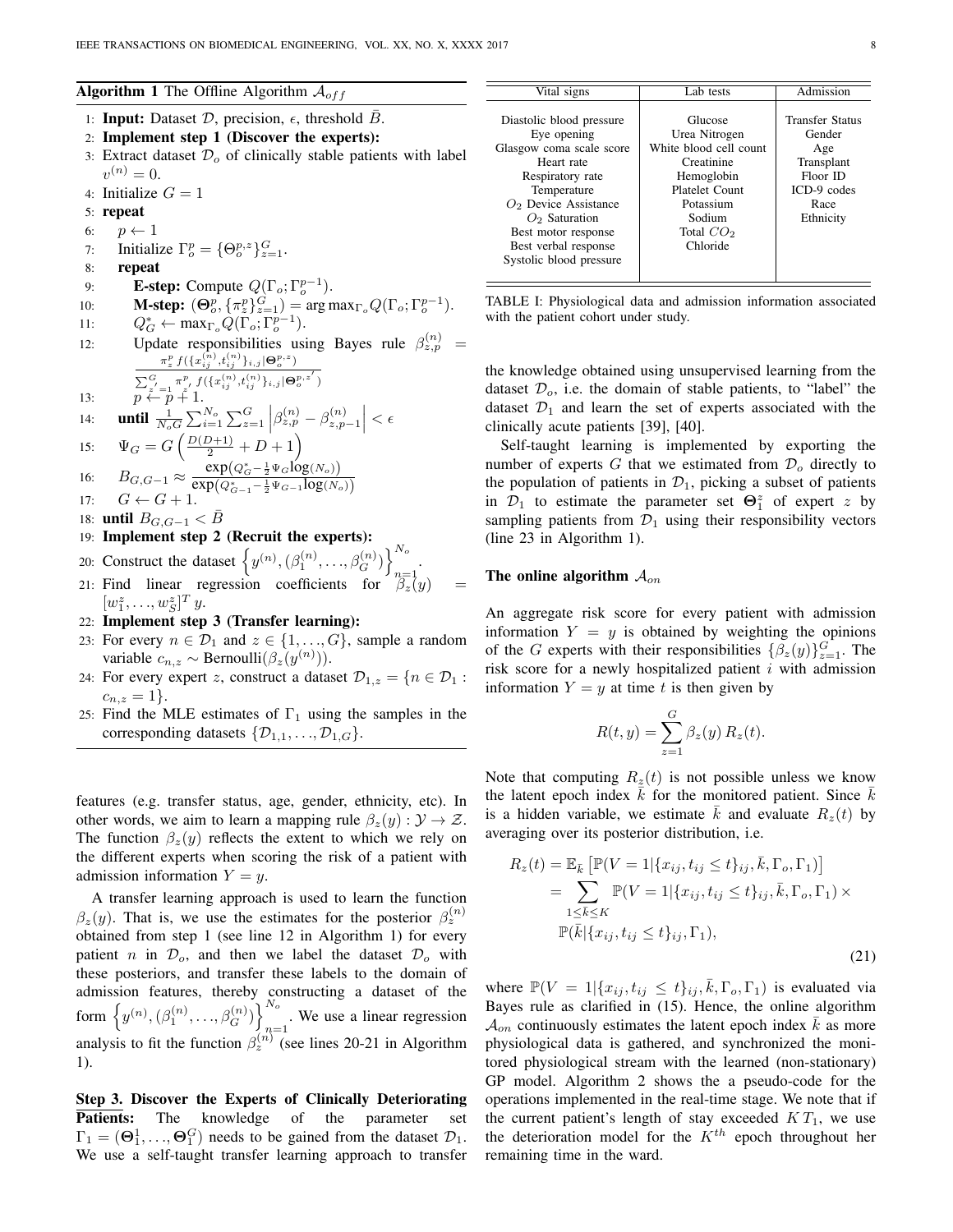## Algorithm 2 The Online Algorithm *Aon*

- 1: **Input:** Physiological measurements  ${x_{ij}, t_{ij}}_{i,j}$ , admission features  $Y = y$ , a set of experts' parameters  $\Gamma_o$  and  $\Gamma_1$ .
- 2: Estimate the experts' responsibilities  $\beta_z(y)$ .
- 3: Compute the posterior epoch index distribution  $\mathbb{P}(\bar{k} | \{x_{ij}, t_{ij} \leq t\}_{ij}, \Gamma_1).$
- 4: For every expert *z*, compute the risk score

$$
R_z(t) = \sum_{1 \leq \bar{k} \leq K} \mathbb{P}(V = 1 | \{x_{ij}, t_{ij} \leq t\}_{ij}, \bar{k}, \Gamma_o, \Gamma_1) \times \mathbb{P}(\bar{k} | \{x_{ij}, t_{ij} \leq t\}_{ij}, \Gamma_1).
$$

5: Compute the final risk score as a mixture of the individual experts' risk assessments weighted by their individual responsibilities toward the monitored patient

$$
R(t, y) = \sum_{z=1}^{G} \beta_z(y) R_z(t).
$$

## IV. EXPERIMENTS AND RESULTS

### *A. Data Description*

Experiments were conducted on a cohort of 6,321 patients who were hospitalized in a general medicine floor in the Ronald Reagan UCLA medical center during the period between March 3 *rd* 2013, to February 4 *rd* 2016 (excluding patients who were initially admitted to the ICU and then transferred to the ward after stabilization since for those patients the data were not recorded in the EHR). The patients' population is heterogeneous with a wide variety of diagnoses and ICD-9 codes: the patient's cohort included an overall number of 1,643 ICD-9 codes; the most frequent of which corresponded to conditions such as shortness of breath, hypertension, septicemia, sepsis, fever, pneumonia and renal failure. The cohort included patients who were not on immunosuppression and others who were on immunosuppression, including patients that have received solid organ transplantation. In addition, there were some patients that had diagnoses of leukemia or lymphoma. Some of these patients received stem cell transplantation as part of their treatment. Because these patients receive chemotherapy to significantly ablate their immune system prior to stem cell transplantation, they are at an increased risk of clinical deterioration. The vast heterogeneity of the patients' cohort motivates the need for a "personalized" risk model, and suggests the general applicability of the experimental results presented in this Section.

Patients in the dataset *D* were monitored for 11 vital signs (e.g. *O*<sup>2</sup> saturation, heart rate, systolic blood pressure, etc) and 10 lab tests (e.g. Glucose, white blood cell count, etc). Hence, the dimension of the physiological stream for every patient is  $D = 21$ . Table I lists all the vital signs and lab tests included in the experiment, in addition to the set of admission information *Y* that are used for personalizing the computed risk scores. The ICD-9 code ranges were converted to a set of 18 categorical values, where each value bundles a set of ICD-9 codes for "related diseases"; such a "categorization"

allows the algorithm to handle newly hospitalized patients with rare ICD-9 codes that were not present in the dataset. The sampling rate for the physiological streams  $\{x_{ij}, t_{ij}\}_{i,j}$ ranges from 1 hour to 4 hours, and the length of hospital stay for the patients ranged from 2 to 2,762 hours. Correlated feature selection (CFS) was used to select the physiological streams that are relevant to predicting the endpoint outcomes (i.e. ICU admission) [41]; the CFS algorithm selected 7 vital signs (Diastolic blood pressure, eye opening, Glasgow coma scale score, heart rate, temperature,  $O_2$  device assistance and *O*<sup>2</sup> saturation), and 3 lab tests (Glucose, Urea Nitrogen and white blood cell count).

Throughout the experiments conducted in this Section, the training and testing datasets are constructed as follows. The training set comprises 5,130 patients who were admitted to the ward in the period between March 2013 and July 2015. Among those patients, the ICU admission rate was 8*.*34%. The algorithms are trained via this dataset, and then tested on a separate dataset that comprises the remaining 1,191 patients who were admitted to the ward in the period between July 2015 and April 2016 (ICU admission rate is 8*.*13%). The training set is split into a set of 4,130 patients for training, and 1,000 patients for validation. The validation set is used for feature selection and tuning  $T_1$  and  $K$ .

## *B. Subtype Discovery*

When running the risk scoring algorithm on the 5,130 patients in the testing set, the algorithm was able to discover 6 patient subtypes  $(G = 6)$ , and train the corresponding GP experts. Setting the number of subtypes as  $G = 6$  experts is optimal given the size of the dataset  $D$ ; the offline algorithm  $A_{off}$  stops after computing the Bayes factor  $B_{6,5}$ .

Having discovered the latent patient subtypes, we investigate how the hospital admission features *Y* are associated to the patients' subtypes, i.e. we are interested in understanding *which* of the admission features are most representative of the latent patient subtypes. Table II lists the admission features ranked by their "importance" in deciding the responsibilities of the 6 experts corresponding to the 6 subtypes. Since we normalize all feature to the range [0,1], the importance, or relevance, of an admission feature can be quantified by the weight of that feature  $(w_1, \ldots, w_S)$  in the learned linear regression function  $\beta_z(y)$  averaged over all subtypes (see line 21 in Algorithm 1). As shown in Table II, stem cell transplant turned out to be the feature that is most relevant to the assignment of responsibilities among experts. This is consistent with domain knowledge: patients receiving stem cell transplantation are at a higher risk of deterioration due to their severely compromised immune systems, thus it is extremely important to understand their physiological state [42].

Surprisingly, gender turned out to be the third most relevant feature for expert assignments. This means that vital signs and lab tests for males and females should not be interpreted in the same way when scoring the risk of clinical deterioration, i.e. different GP experts needs to handle different genders (recall the demonstration in Fig. 1). The fact that the transfer status of a patient is an important admission factor (ranked fourth in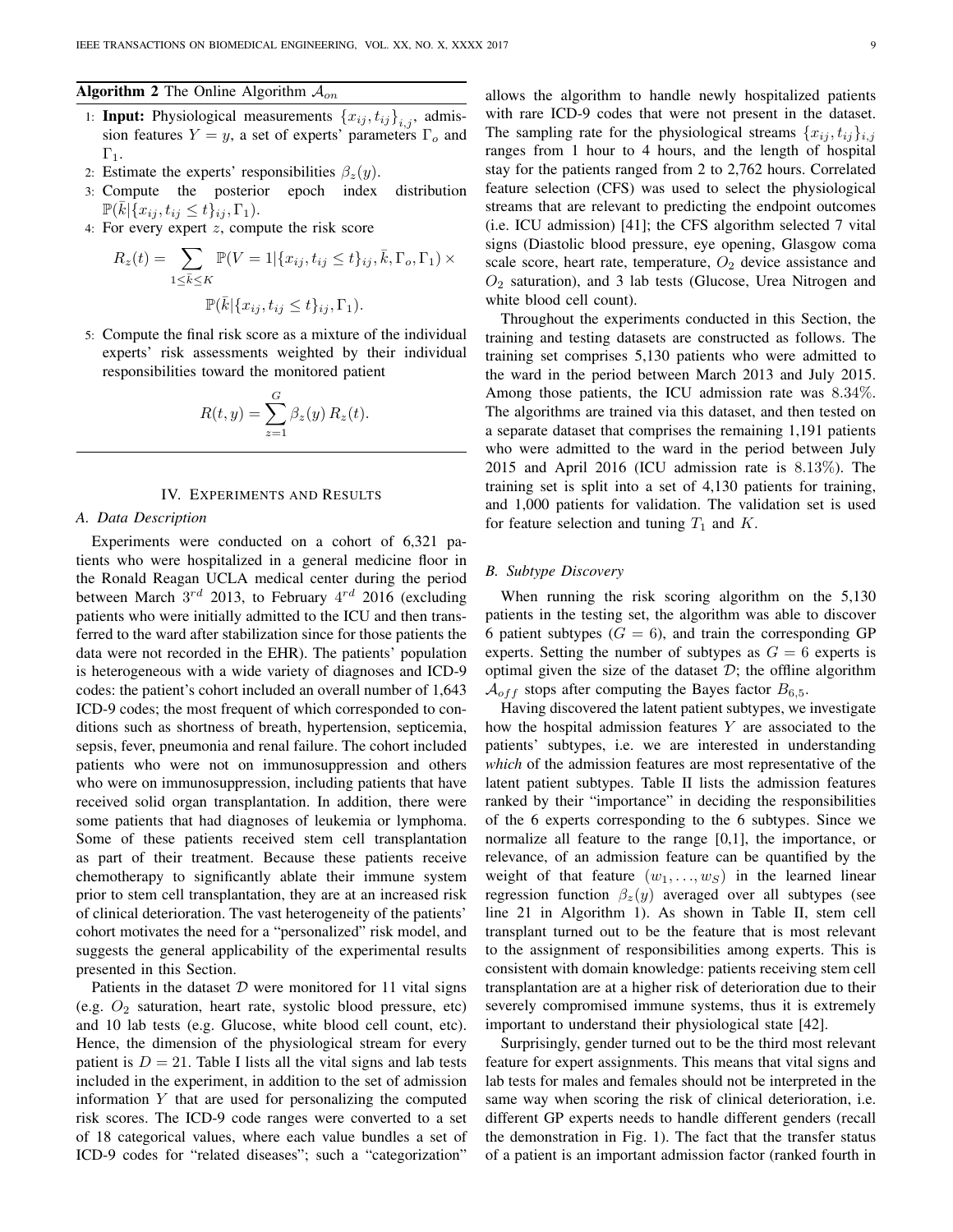| Rank | Admission feature    | Regression coefficient |
|------|----------------------|------------------------|
|      |                      |                        |
|      | Stem cell transplant | 0.1091                 |
| 2    | Floor ID             | 0.0962                 |
| 3    | Gender               | 0.0828                 |
| 4    | Transfer status      | 0.0827                 |
| 5    | ICD-9 code           | 0.0358                 |
| 6    | Age                  | 0.0109                 |
|      |                      |                        |

TABLE II: Relevance of the patients' admission features to the latent subtype memberships.

the list) is consistent with prior studies that demonstrate that patients transferred from outside facilities have a higher acuity with increased mortality [43].

#### *C. Prognosis and Early Warning Performance*

We validated the utility of the proposed risk scoring model by constructing an EWS that issues alarms for ICU admission based on the real-time risk score (i.e. ICU alarms are issued whenever the risk score  $R(t, y)$  crosses a threshold  $\eta$ ), and evaluating the performance of the EWS in terms of the PPV and the TPR as defined in (16) and (17). The accuracy of the proposed risk model is compared with that of the state-of-the-art risk scores (Rothman, MEWS, APACHE and SOFA) by evaluating the Receiver Operating Characteristics (ROC) curves in Fig 2a. The implementation of the MEWS and Rothman indexes followed their standard methodologies in [44] and [5], whereas the implementations of SOFA and APACHE followed [45].

As shown in Fig. 2a, the proposed risk model with  $G = 6$  subtypes consistently outperforms all the other risk scores for any setting of the TPR and PPV. The proposed score offers gains of 12% with respect to the (most competitive) Rothman score (*p*-value *<* 0.01). This promising result shows the prognostic value of replacing the currently deployed scores in wards with scores that captures the patients' heterogeneity, considers the temporal aspects of the physiological data, and accounts for the correlations among different physiological streams. The same comparison is carried out in Fig. 2b, but in terms of the TPR and the false positive rate (FPR) performances, and it can be seen that the AUC of the proposed score (0.806) outperforms that of the Rothman index (0.72) and all other risk scoring methods. Moreover, as shown in Fig. 2c, the proposed risk score also outperforms state-of-the-art machine learning techniques (logistic regression, linear regression, random forest, and LASSO); it provides an AUC gain of around 10% with respect to these techniques (*p*-value *<* 0.01).

It is important to note that the proposed risk score significantly reduces the false alarm rates as compared to the state-of-the-art risk scores. This can be seen for the numerical values in Table III and is also reflected in the TPR/PPV performance comparison in Fig. 2a, where we can see that for any fixed TPR, the proposed risk score achieves a much higher PPV than the Rothman index, e.g. at a TPR of 60%, the proposed score achieves a PPV of 30%, which is double of that achieved by the Rothman index (15%). This significant reduction in the false alarm rate can be attributed to the fact that the proposed algorithm computes a risk score based on a trajectory of measurements rather than instantaneous ones. Fig. 3c illustrates this effect by depicting a realization for the risk scores' trajectory of a clinically stable patient in the testing dataset. We can see that the MEWS and Rothman indexes exhibit drastic fluctuations over time as they only consider the most recent vital signs and lab tests, which makes them easily triggered by instantaneous measurements or transient phenomena. Our score offers a smoother trajectory that is more resilient to false alarms since it computes a posterior probability that is conditioned on the entire physiological history.

Reductions in the false alarm rates are further demonstrated in Table III, where we specify the number of false alarms per one true alarm for both the proposed risk score and the state-of-art scores at different settings of the TPR. At a TPR of 50%, our risk score leads to only 2.16 false alarms for every 1 true alarm, whereas the Rothman index lead to 4.56 false alarms per true alarm, i.e. the rate of the false alarms caused by the Rothman index is more than double of that caused by the proposed algorithm. Thus, our risk score can ensure more confidence in its issued ICU alarms, which would mitigate alarm fatigue and enhance a hospital's resource utilization [26], [46]. Table III shows that our risk score offers a lower false alarm rate compared to all other scores and benchmark algorithms for all settings of the TPR.

Fig. 3a illustrates the trade-off between the timeliness of the ICU alarm and its accuracy for a fixed TPR of 50% (the achieved gains hold for any setting of the TPR). In Fig. 3a, we select an alarm threshold  $\eta$  that corresponds to a fixed TPR of 50%, and then compute the PPV for the alarms issued at different time horizons prior to ICU admission. We can see that the proposed risk score consistently outperforms all the other scores in terms of the timeliness of its ICU alarms for all the PPV settings. For instance, for a PPV greater than 25%, our score offers a 12-hour earlier predictions with respect to the actual physician-determined ICU admission event. This level of timeliness is not feasible for any of the other risk scores. Combining the results shown in Fig. 3a and Table III, one can see that the proposed risk score is able to both warn the clinician earlier and provide a more confident signal as compared to the state-of-the-art risk scores, thus providing the ward staff with a safety net for patient care by giving them sufficient time to intervene in order to prevent clinical deterioration.

The value of personalization is depicted in Fig. 3b and Fig. 3c, where we plot the ROC and timeliness curves for our algorithm once with one subtype (i.e.  $G = 1$  and no personalization is taken into account), and once with  $G = 6$  subtypes. If we were to take  $G = 1$ , our model would prompt ICU alarms that warns the clinicians 5 hours earlier than the physicians' determination. When we take  $G = 6$ , our model prompts ICU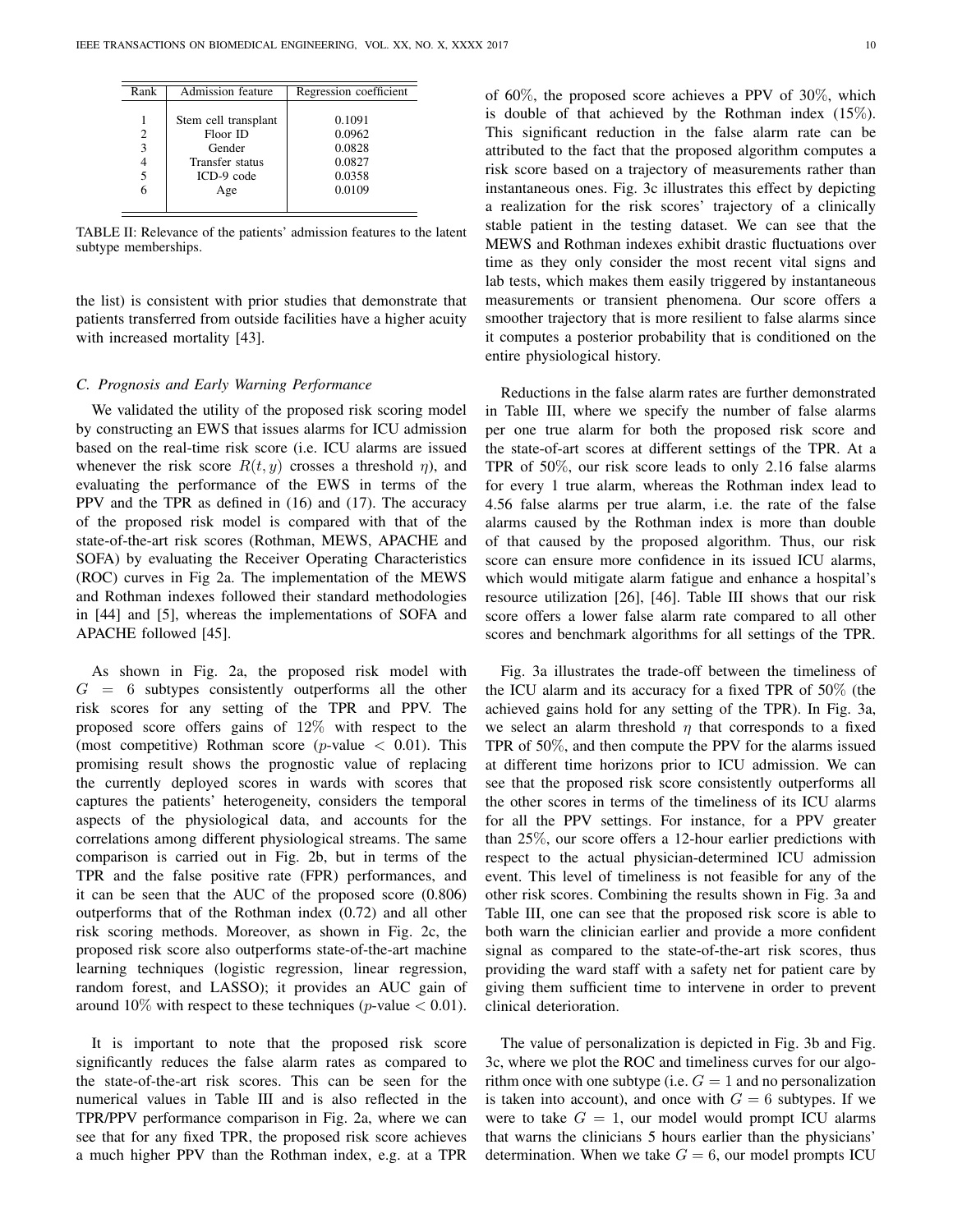| <b>TPR</b> | Proposed score $(G = 6)$ | $LR^*$ | Logit. $R.*$ | <b>LASSO</b> | $RF^*$ | <b>MEWS</b> | <b>SOFA</b> | <b>APACHE</b> | Rothman |
|------------|--------------------------|--------|--------------|--------------|--------|-------------|-------------|---------------|---------|
| 40%        | 1.76                     | 2.58   | 2.3          | 2.3          | 3.31   | 5.9         | 7.26        | 6.41          | 3.98    |
| 50%        | 2.16                     | 4.46   | 3.95         | 3.44         | 4.62   | 7.13        | 7.77        | 7.13          | 4.56    |
| 60%        | 2.44                     | 5.13   | 4.99         | 4.95         | 5.45   | 7.06        | 7.06        | 7.77          | 5.62    |
| 70%        | 3.15                     | 6.09   | 6.25         | 6.09         | 6.41   | 8.8         | 8.52        | 8.62          | 6.35    |
| 80%        | 4.81                     | 6.63   | 7.2          | 7.2          | 6.94   | 9.31        | 9.31        | 9.75          | 7.33    |

TABLE III: Number of false alarms per one true alarm (*<sup>∗</sup>* LR = Linear regression, Logit. R. = Logistic regression, and RF = Random forest).



Fig. 2: (a) TPR and PPV performance comparisons (ROC curve) with respect to state-of-the-art risk scores. (b) TPR and FPR performance comparisons (ROC curve) with respect to state-of-the-art risk scores. (c) TPR and PPV performance comparisons (ROC curve) with respect to state-of-the-art machine learning techniques.



Fig. 3: (a) Timeliness of the proposed risk score. (b) Impact of personalization on the timeliness of the ICU alarms. (c) Impact of personalization on the ROC curve.

alarms 12 hours earlier than physician determination. Thus, even the unpersonalized version of our model is significantly quicker than the physician determination, but is sluggish in comparison to the personalized one. A similar gain is attained due to personalization in terms of the PPV. As shown in Fig. 3c, personalization leads to a 10% higher PPV at a TPR of 60% as compared to a non-personalized version of our model.

## V. CONCLUSION

In this paper, we have developed a personalized risk scoring algorithm for critically ill patients in wards that allows transferring deteriorating patients to the ICU in a timely manner. The algorithm learns a granular risk scoring model that is tailored to the individual patient's traits by modeling the patient's physiological processes via a mixture of multitask Gaussian Processes, the weights of which are determined by

the patient's baseline admission information and the latent subtypes discovered from the training data. We have demonstrated the utility of the proposed risk scoring algorithm through a set of experiments conducted on a heterogeneous cohort of 6,321 critically ill patients who were recently admitted to Ronald Reagan UCLA medical center. The experiments have shown that the proposed risk score significantly outperforms the currently deployed risk scores, such as the Rothman index, MEWS, APACHE and SOFA scores, in terms of timeliness, true positive rate, and positive predictive value. The results suggest the possibility of reducing the annual sub-acute care mortality rates through precision medicine.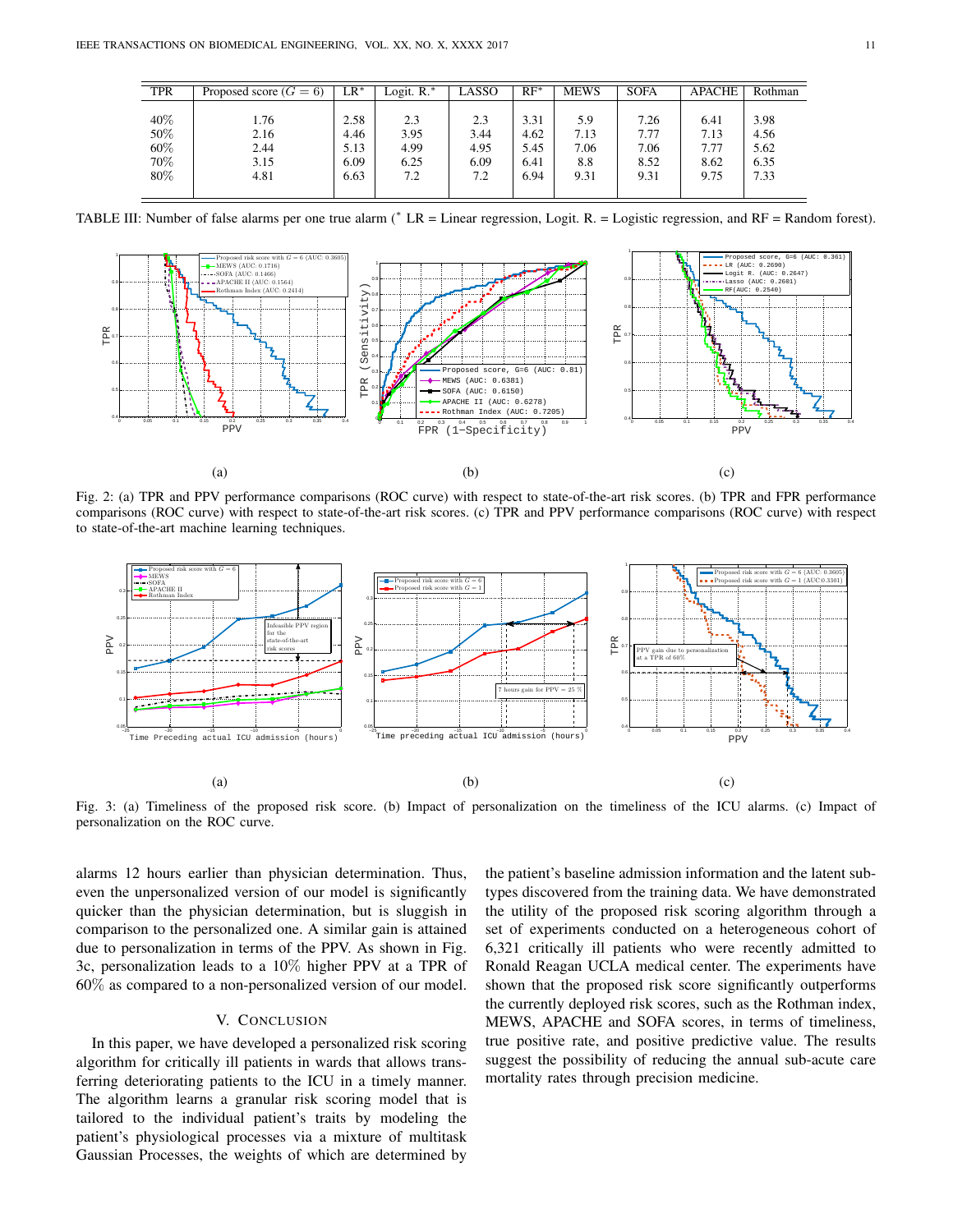## APPENDIX A: LITERATURE REVIEW

#### *Previous Works in the Medical Literature*

Hospitals have been investigating and investing in prognostic risk scoring systems that quantify and anticipate the acuity of critically ill inpatients in real-time based on their (temporally evolving) physiological signals in order to ensure timely ICU transfer [3]–[9]. Prognosis in hospital wards is feasible since unanticipated adverse events are often preceded by disorders in a patient's physiological parameters [11], [12]. However, the subtlety of evidence for clinical deterioration in the physiological parameters makes the problem of constructing an "informative" risk score quite challenging: overestimating a patient's risk can lead to alarm fatigue and inefficient utilization of clinical resources [44], whereas underestimating her risk can undermine the effectiveness of consequent therapeutic interventions [13], [47].

Recent systematic reviews have shown that currently deployed expert-based risk scores, such as the MEWS score [24], provide only modest contributions to clinical outcomes [25]–[27]. Alternatives for expert-based risk scores can be constructed by training a risk scoring model using the data available in the electronic health records (EHR) [4]. Recently, a data-driven risk score, named the Rothman index, has been developed using regression analysis [5], and was shown to outperform the MEWS score and its variants [9]. However, this score lacks a principled model for the hospitalized patient's physiological parameters, and is mainly constructed using a "one-size-fits-all" approach that leaves no room for personalized risk assessment that is tailored to the individual patient. Personalized models that account for the patient's individual traits are anticipated to provide significant accuracy and granularity in risk assessments [48].

Two broad categories of risk models and scores that quantify a patient's risk for an adverse event have been developed in the medical literature. The first category comprises *early-warning scores* (EWS), which hinge on expert-based models for triggering transfer to ICU [24]. Notable examples of such scores are MEWS and its variant VitalPAC [7]. These scores rely mainly on experts to specify the risk factors and the risk scores associated with these factors [44]. A major drawback of this class of scores is that since the model construction is largely relying on experts, the implied risk functions that map physiological parameters to risk scores do not have any rigorous validation. Recent systematic reviews have shown that EWS-based alarm systems only marginally improve patient outcomes while substantially increasing clinician and nursing workloads [25]–[27]. Other expert-based prognostication scores that were constructed to predict mortality in the ICU, such as SOFA and APACHE scores, has been shown to provide a reasonable predictive power when applied to predict deterioration for patients in wards [45].

The second category of risk scores relies on more rigorous, data-intensive regression models to derive and validate risk scoring functions using the electronic medical record. Examples for such risk scores include the regression-based risk models developed by Kirkland et al. [4], and by Escobar et al. [49]. Rothman et al. build a more comprehensive model for computing risk scores on a continuous basis in order to detect a declining trend in time [5], [9]. The risk score computed therein, which is termed as the "Rothman index", quantifies the individual patient condition using 26 clinical variables (vital signs, lab results, cardiac rhythms and nursing assessments). Table I summarizes the state-of-the-art risk scores used for critical care prognostication.

The Rothman index is the state-of-the-art risk scoring technology for patients in wards: about 70 hospitals and health-care facilities, including Houston Methodist hospital in Texas, and Yale-New Haven hospital in Connecticut, are currently deploying this technology [50]. While validation of the Rothman index have shown its superiority to MEWSbased models in terms of false alarm rates [9], the risk scoring scheme used for computing the Rothman index adopts various simplifying assumptions. For instance, the risk score computed for the patient at every point of time relies on instantaneous measurements, and ignores the history of previous vital sign measurements (see Equation (1) in [5]). Moreover, correlations among vital signs are ignored, which leads to double counting of risk factors. Finally, the Rothman scoring model is fitted to provide a reasonable "average" predictive power for the whole population of patients, but does not offer "personalized" risk assessments for individual patients, i.e. it ignores baseline and demographic information available about the patient at admission time. Our risk scoring model addresses all these limitations, and hence provides a significant gain in the predictive power as compared to the Rothman index as we show in Section IV.

## *Previous Works in the Machine Learning Literature*

The problem of modeling multivariate physiological time series has been recently investigated by the machine learning community [2], [6], [10], [21], [22], [28]–[30], [59], [60]; some of the previous works have also adopted multitask GP models [6], [10], [21], [22], [28]. However, most of these works have focused on a *forecasting* problem in which the goal is to predict the future values of an observable bio-marker. For instance, [28] focuses on predicting the PFVC clinical marker (a measure of lung severity) for scleroderma patients, [6], [10], [21], [22] focus on predicting the future values of SOFA, APACHE and SAPS scores for ICU patients, and [30] focuses on predicting the GFR bio-marker values for patients with chronic kidney disease. Unfortunately, a major challenge encountered in our setting is that patients in regular wards have no such strongly indicative bio-markers; we face this challenge by resorting to a *latent class* modeling approach, in which different classes correspond to different severity states. Our model adopts two latent classes, which allows the risk scoring problem to be formulated as a *sequential hypothesis test* [19]. Consequently, our multitask GP model serves as a tool for computing the optimal test statistic, and not for performing GP regression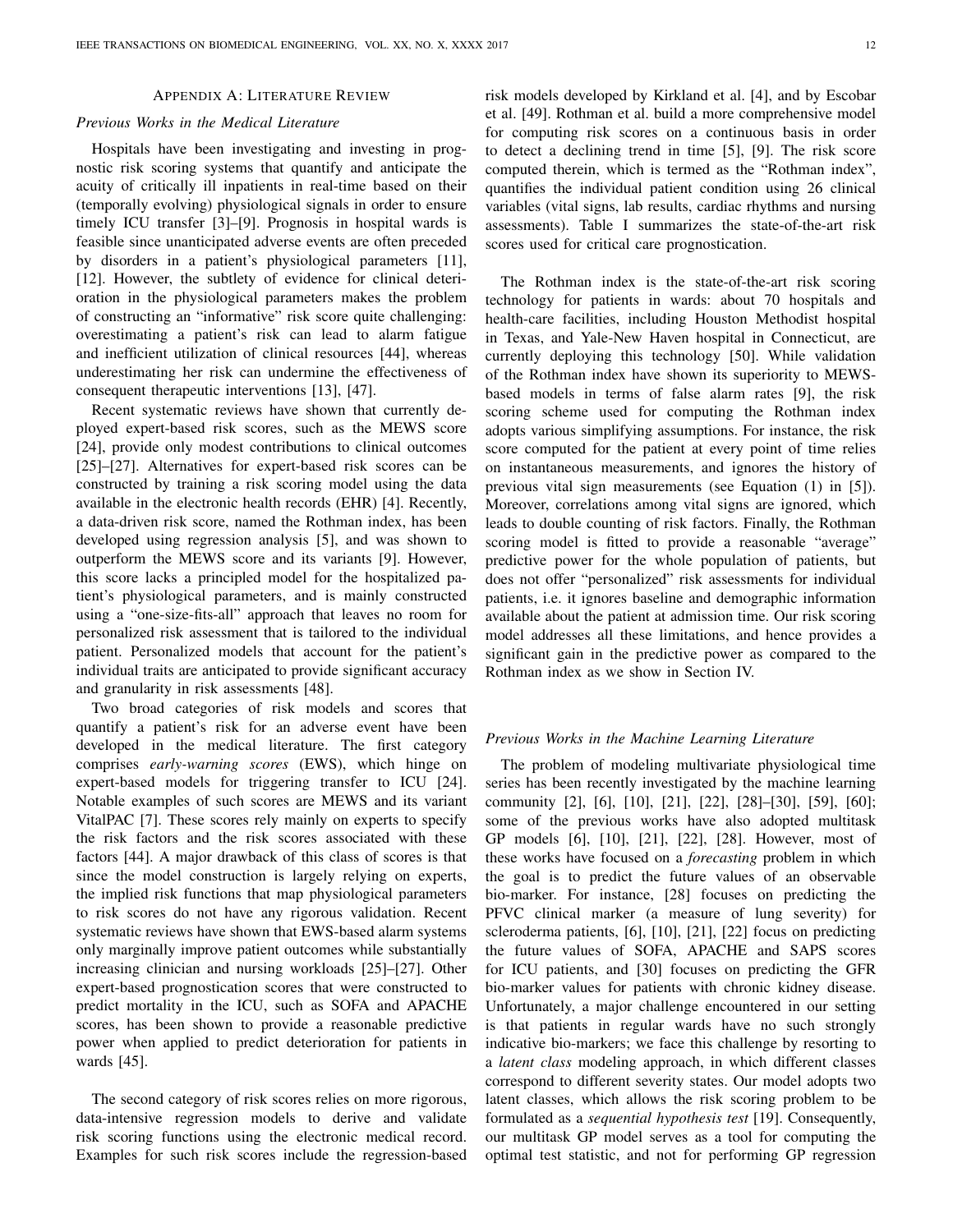| Reference                                   | <b>Risk scores</b>              | Details                                                                                                                                                                                                                                                                                 | Limitations                                                                                                                                                                                                                                                                                                                                                              |
|---------------------------------------------|---------------------------------|-----------------------------------------------------------------------------------------------------------------------------------------------------------------------------------------------------------------------------------------------------------------------------------------|--------------------------------------------------------------------------------------------------------------------------------------------------------------------------------------------------------------------------------------------------------------------------------------------------------------------------------------------------------------------------|
| [2], [7], [24],<br>$[44]$ , $[51]$ – $[53]$ | MEWS, ViEWS and<br><b>TREWS</b> | Expert-based risk assessment methodologies<br>(also known as "track and trigger" systems)                                                                                                                                                                                               | • Neither personalized nor data-driven, does<br>not take advantage of the EHR.<br>• Modest performance reported by recent sys-<br>tematic reviews in $[25]-[27]$ .                                                                                                                                                                                                       |
| $[45]$ , $[54]$ – $[56]$                    | <b>SOFA</b>                     | A combination of organ dysfunction scores<br>for respiratory, coagulation, liver, cardiovascular<br>and renal systems. Originally developed for pre-<br>dicting mortality in ICU patients, but was shown<br>in [45] to function as a prognostication tool for<br>non-ICU ward patients. | • Not personalized, i.e. uses the same scoring<br>scheme for all patients (see Table 3. in [54]).<br>• Does not consider correlations between or-<br>gan dysfunction scores and endpoint out-<br>comes.<br>• Predictions can corporate the mean statistics<br>of the computed score over time but does<br>not consider the full temporal trajectory.                     |
| $[45]$ , [57], [58]                         | APACHE II and III               | A disease severity score used for ICU patients<br>(usually applied within 24 hours of admission<br>of a patient to the ICU [57]). It has been shown<br>in [45] that it can be used for prognostication in<br>regular wards.                                                             | • Does not consider the temporal trajectory of<br>score evaluations during the patients stay in<br>ICU (or in the ward).                                                                                                                                                                                                                                                 |
| $[5]$ , $[9]$                               | Rothman index                   | A regression-based data-driven model that uti-<br>lizes physiological data to predict mortality, 30-<br>days readmission, and ICU admissions.                                                                                                                                           | • Not personalized. Uses vital signs and<br>lab tests to construct a "one-size-fits" all<br>population-level model.<br>• Ignores correlations between vital signs, and<br>hence may double-count risk factors (see Eq.<br>$(1)$ in $[5]$ ).<br>• Uses the instantaneous vital signs and lab<br>tests measurements, and ignores the physio-<br>logical stream trajectory. |

TABLE IV: Summary of the state-of-the-art critical care risk scores.

as it is the case in the forecasting problems in [6], [10], [21], [22], [28]. To the best of our knowledge, our model is the first to conceptualize real-time risk scoring as a sequential testing procedure.

Our risk scoring model handles the heterogeneity of the patients' population via *subtyping*. Unlike previous works on subtyping in longitudinal disease progression models [28], [30], in which one set of subtypes is learned for the entire population of "sick" patients, the nature of the critical care setting (manifesting in our sequential testing framework) entails the need for learning different sets of subtypes for both clinical stability and deterioration. This imposes the challenge of learning a separate set of subtypes for the clinically deteriorating patients under class imbalance (ICU admission rate is less than  $10\%$ ; we face this challenge via a novel learning algorithm that uses ideas from transfer learning to transfer the knowledge learned from the clinical stable population to the deteriorating population.

Most of the previous works on clinical risk prognosis used clinical endpoints (ICU admission or discharge) as "*surrogate labels*" for a patient's clinical deterioration, and hence used those labels to train a supervised (regression) model using the physiological data in a fixed-size time window before censoring. The supervised models used in the literature included logistic regression [31], [32] and SVMs [33]. We compare the performance of our model with these methods in Section IV. A detailed, tabulated comparisons with other risk scoring methodologies is provided in Appendix A in the supporting document.

Various other important tools for risk prognosis that do not rely on GP models have been recently developed. In [2] and [29], a Cox regression-based model was used to develop a sepsis shock severity score that can handle data streams that are censored due to interventions. However, this approach does not account for personalization in its severity assessments, and relies heavily on the existence of ordered pairs of comparisons for the extent of disease severity at different times, which may not always be available and cannot be practically obtained from experts. Our model does not suffer from such limitations: it does not rely on proportional hazard estimates, and hence does not require ordered pairs of disease severity temporal comparisons, and can be trained using the raw physiological stream records that are normally fed into the EHR during the patients' stay in the ward.

In [61] and [62], personalized risk factors are computed for a new patient by constructing a dataset of *K* "similar patients" in the training data, and train a predictive model for that patient. This approach would be computationally very expensive when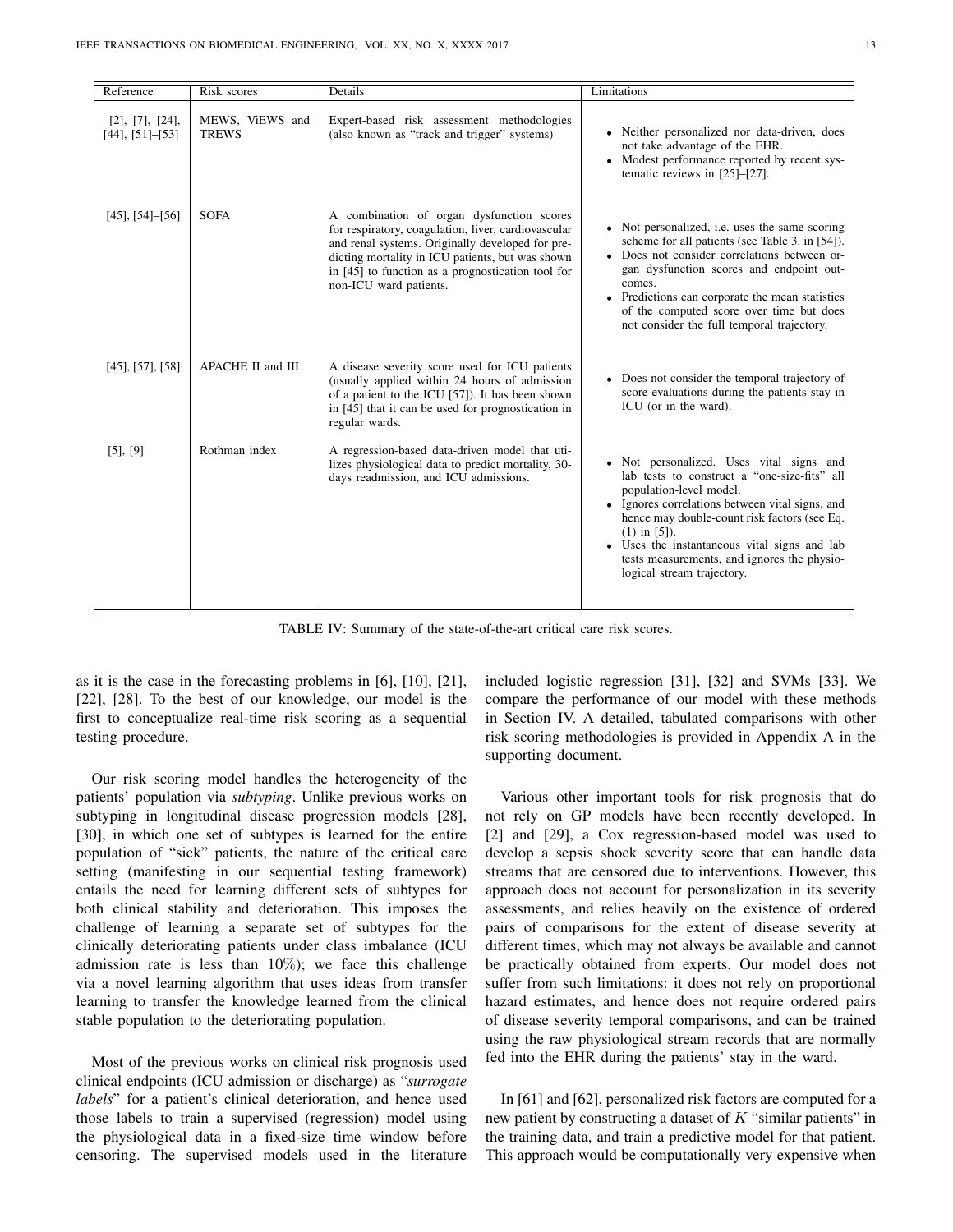applied in real-time for patients in a ward since it requires retraining a model for every new patient, and more importantly, it does not recognize the extent of heterogeneity of the patients, i.e. the constructed dataset has a fixed size of *K* irrespective of the underlying patients' physiological heterogeneity. Hence, such methods may incur efficiency loss if *K* is underestimated, and may perform unnecessary computations if the underlying population is already homogeneous. Our model overcomes this problem by learning the number of latent subtypes from the data, and hence it can adapt to both homogeneous and heterogeneous patient populations.

Table V presents a detailed comparisons with state-of-theart risk scoring methodologies, highlighting the limitations of these methods that were addressed by out model.

#### APPENDIX B: DATA DESCRIPTION

#### *The Patient Cohort and ICD-9 Codes*

Experiments were conducted on a cohort of 6,321 patients who were hospitalized in a general medicine floor in the Ronald Reagan UCLA medical center during the period between March 3 *rd* 2013, to February 4 *rd* 2016 (excluding patients who were initially admitted to the ICU and then transferred to the ward after stabilization since for those patients the data were not recorded in the EHR). The patients' population is heterogeneous with a wide variety of diagnoses and ICD-9 codes: the patient's cohort included an overall number of 1,643 ICD-9 codes; the most frequent of which corresponded to conditions such as shortness of breath, hypertension, septicemia, sepsis, fever, pneumonia and renal failure. The distribution of the ICD-9 codes associated with the patients in the cohort is illustrated in Fig. 5 and Table VI. The cohort included patients who were not on immunosuppression and others who were on immunosuppression, including patients that have received solid organ transplantation. In addition, there were some patients that had diagnoses of leukemia or lymphoma. Some of these patients received stem cell transplantation as part of their treatment. Because these patients receive chemotherapy to significantly ablate their immune system prior to stem cell transplantation, they are at an increased risk of clinical deterioration. Of the 6,321 patients (the dataset *D*), 524 patients experienced clinical deterioration and were admitted to the ICU (the dataset  $\mathcal{D}_1$ ), and 5,788 patients were discharged home (the dataset  $\mathcal{D}_o$ ). Thus, the ICU admission rate is 8.30%. The vast heterogeneity of the patients' cohort motivates the need for a "personalized" risk model, and suggests the general applicability of the experimental results presented in the paper. in the CD-100 external interest in the dataset of the dataset in the dataset of the dataset in the dataset in the dataset in the dataset in the dataset in the dataset in the dataset in the dataset in the dataset in the da

Patients in the dataset *D* were monitored for 11 vital signs (e.g. *O*<sup>2</sup> saturation, heart rate, systolic blood pressure, etc) and 10 lab tests (e.g. Glucose, white blood cell count, etc). Hence, the dimension of the physiological stream for every patient is  $D = 21$ . Each physiological stream is a temporal, irregularly sampled time series, which resemble the data structure depicted in Fig. 4. The ICD-9 code ranges were converted to a set of 18 categorical values, where each value bundles a set of ICD-9 codes for "related diseases"; such a "categorization" allows the algorithm to handle newly hospitalized patients with



Fig. 4: An exemplary physiological stream for a patient hospitalized in a regular ward.

ICD-9 ranges used for categorization are shown in Table VII. The sampling rate for the physiological streams  $\{x_{ij}, t_{ij}\}_{i,j}$ ranges from 1 hour to 4 hours, and the length of hospital stay for the patients ranged from 2 to 2,762 hours. Correlated feature selection (CFS) was used to select the physiological streams that are relevant to predicting the endpoint outcomes (i.e. ICU admission); the CFS algorithm selected 7 vital signs (Diastolic blood pressure, eye opening, Glasgow coma scale score, heart rate, temperature,  $O_2$  device assistance and  $O_2$ saturation), and 3 lab tests (Glucose, Urea Nitrogen and white blood cell count).

For all the experiments conducted in the paper, the training and testing datasets are constructed as follows. The training set comprises 5,130 patients who were admitted to the ward in the period between March 2013 and July 2015. Among those patients, the ICU admission rate was 8*.*34%. The algorithms are trained via this dataset, and then tested on a separate dataset that comprises the remaining 1,191 patients who were admitted to the ward in the period between July 2015 and April 2016.

In Figure 6 we display a snapshot for the temporal risk score trajectories computed by various risk scoring methods for one clinically stable patient, and one clinically deteriorating patient. All risk scores are normalized such that their optimal alarm threshold is fixed at 0.7. For the clinically stable patient, the proposed score as a function of time displays a higher level of smoothness as opposed to the MEWS and Rothman scores which falsely alarm for an ICU admission for that patient because of their drastic fluctuations. For the clinically deteriorating patient, the proposed score is able to track the trend of the patient's clinical deterioration, and hit the alarm threshold quicker than the Rothman index, whereas the MEWS score even fails to identify the patients clinical deterioration. In this case, the patient's clinical status starts to progressively worsen approximately 250 hours prior to the emergent ICU transfer. Our risk model demonstrates a steady increase in risk of clinical deterioration until it crosses the threshold where a warning would be sent to the clinician taking care of the patient. Even after that point, the risk model continues to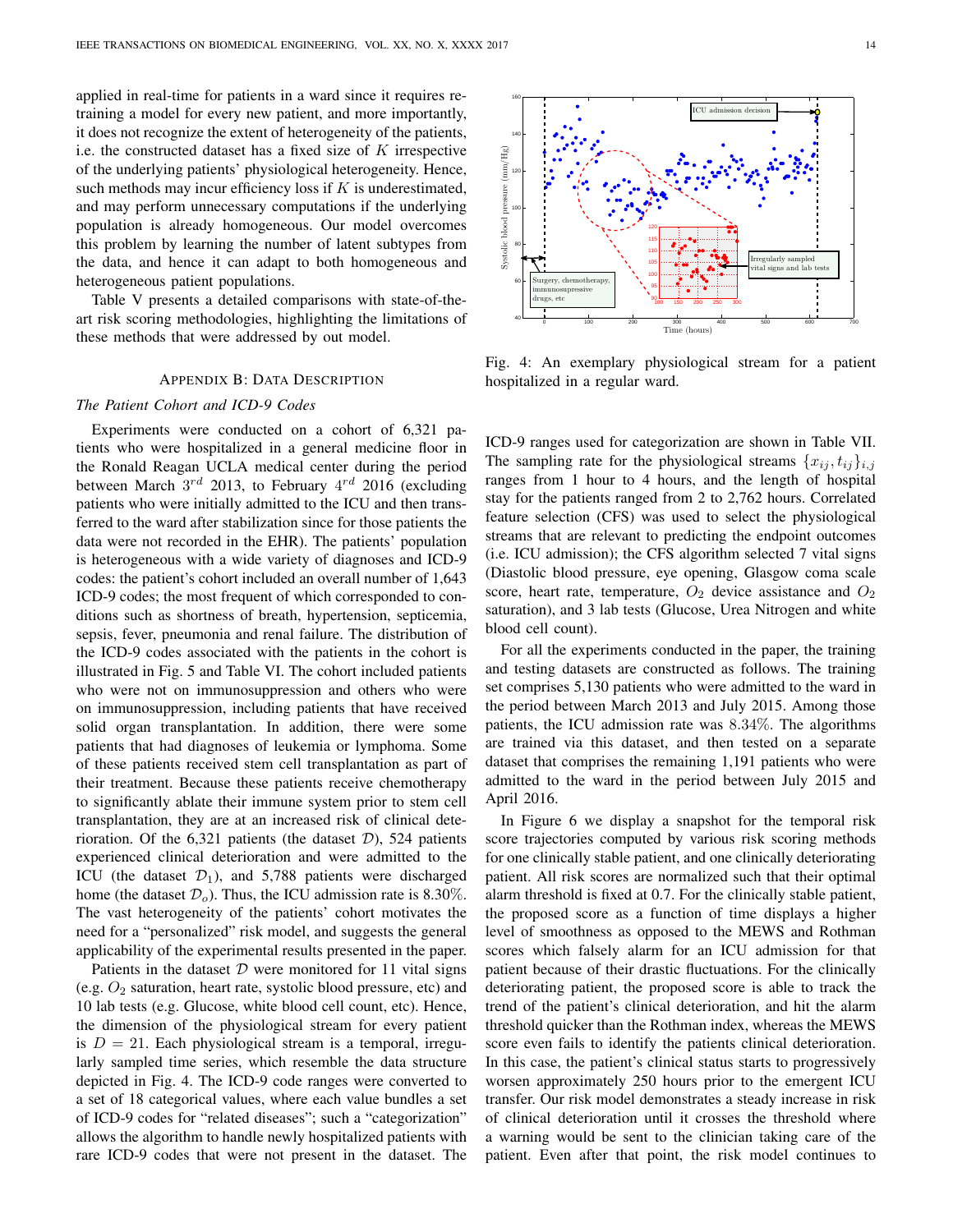| Reference                      | Method                                  | Details                                                                                                                                                                                                                                                                             | Limitations                                                                                                                                                                                                                                                                                                                                            |
|--------------------------------|-----------------------------------------|-------------------------------------------------------------------------------------------------------------------------------------------------------------------------------------------------------------------------------------------------------------------------------------|--------------------------------------------------------------------------------------------------------------------------------------------------------------------------------------------------------------------------------------------------------------------------------------------------------------------------------------------------------|
| $[6]$ , $[10]$ ,<br>[21], [22] | Multitask GPs                           | Model physiological time series data with a<br>Multitask GP likelihood                                                                                                                                                                                                              | • Does not capture non-stationarity.<br>• Does not account for latent patient sub-<br>types.<br>• Estimate observable severity score (which is<br>not available for patients in wards).                                                                                                                                                                |
| $[28]$ , $[30]$                | GPs for disease pro-<br>gression models | Model long-term longitudinal disease progres-<br>sion (via severity scores) using subtypes and GP<br>regression for the severity scores                                                                                                                                             | • Does not capture non-stationarity.<br>• Uses the same set of sub-types for the entire<br>population.<br>• Estimate observable severity score (which is<br>not available for patients in wards).<br>• Does not fit for distinguishing between pa-<br>tient latent classes of patients; models only<br>the physiological trajectory of a sick patient. |
| $[31] - [33]$                  | Sliding-window<br>regression            | Use the clinical endpoints (ICU admission or<br>discharge) as surrogate labels for a patient's clin-<br>ical deterioration, and hence used those labels to<br>train a supervised (regression) model using the<br>physiological data in a fixed-size time window<br>before censoring | • Does not capture non-stationarity.<br>• No time-series model: does not exploit the<br>information conveyed in different adjacent<br>sliding window.                                                                                                                                                                                                  |
| $[2]$ , $[29]$                 | Proportional<br>Hazard<br>Models        | Cox regression-based model used to develop a<br>sepsis shock severity score that can handle data<br>streams that are censored due to interventions                                                                                                                                  | • Does not capture non-stationarity.<br>• Relies on the existence of ordered pairs<br>of comparisons for the extent of disease<br>severity at different times (not available for<br>ward patients.<br>• Does not incorporate static information or<br>patient subtypes.                                                                                |

TABLE V: Summary of the state-of-the-art risk scoring methodologies.



Fig. 5: Distribution of the ICD-9 codes in the patient cohort.

cross the threshold until the patient finally decompensates to the point that the clinician makes the decision to transfer to the ICU. It is worth mentioning that many patients in the cohort under study were receiving chemotherapy or stem cell transplantation, and hence their immune systems often do not recover for several days during which time they are at increased risk of infection. The fact that our risk model can predict several days prior to the actual clinical deterioration event provides hope that an earlier intervention can be provided to reverse the course of decompensation.

## APPENDIX C: ALGORITHMIC DETAILS

## *The EM Algorithm*

We show the E and M steps for the EM algorithm (Algorithm 1) for the clinically stable patients. The same steps are conducted for the deteriorating patients but separately for every epoch.

We start by writing the proximal likelihood function as follows:

$$
Q(\Gamma_o; \Gamma_o^{p-1}) = \mathbb{E}[\log(\mathbb{P}(\mathcal{D}_o, \{Z^{(n)}\}_{n=1}^{N_o} | \Gamma_o)) | \mathcal{D}_o, \Gamma_o^{p-1}],
$$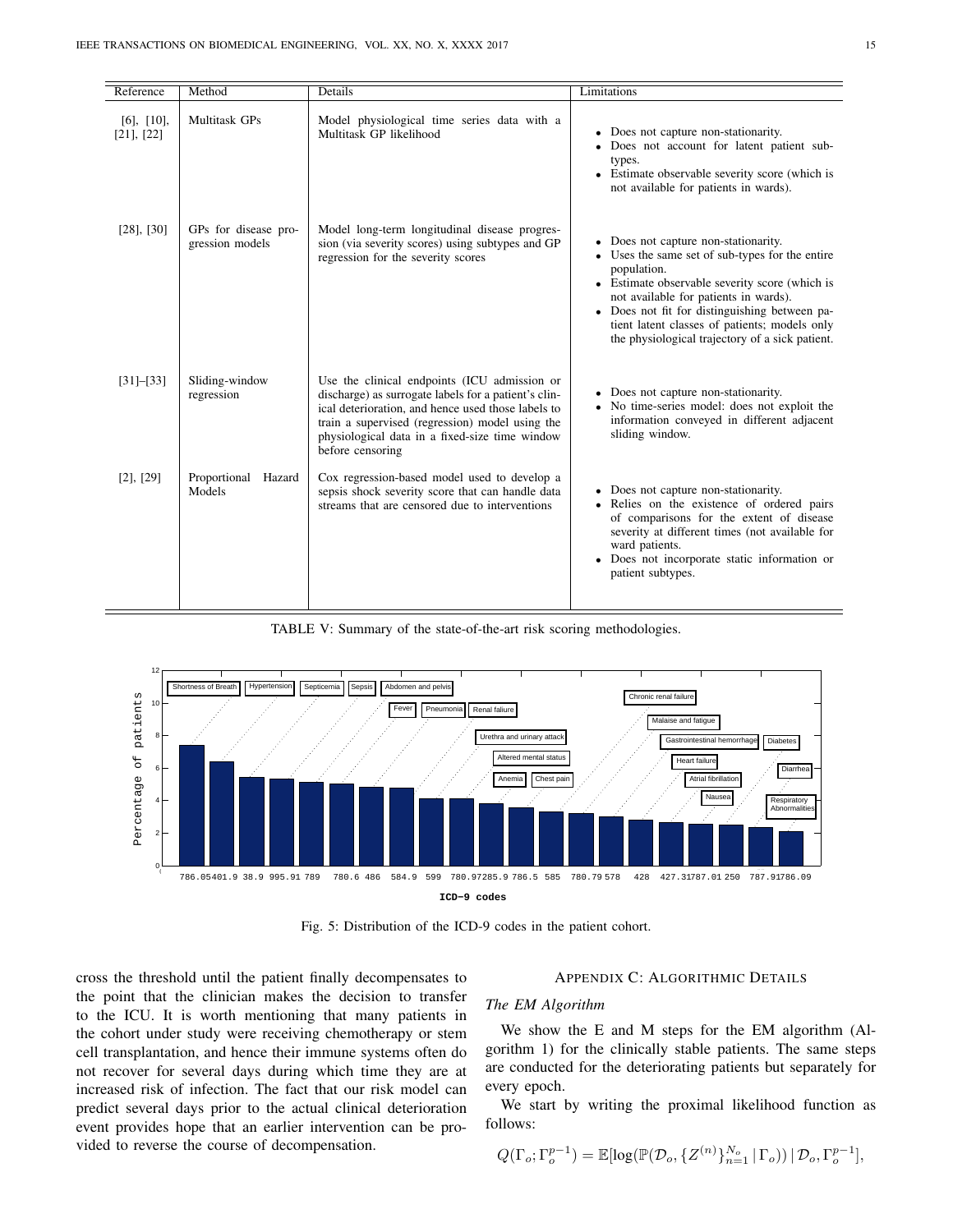

Fig. 6: Snapshots for real-time risk scores computed for two typical patients.

TABLE VI: ICD-9 codes in the patient cohort under study.

| <b>ICD-9</b> code | <b>Diagnosis</b>            | $%$ Freq. |
|-------------------|-----------------------------|-----------|
| (786.05)          | Shortness of Breath         | $7\%$     |
| (401.9)           | Hypertension                | $6\%$     |
| (38.9)            | Septicemia                  | 5%        |
| (995.91)          | Sepsis                      | 5%        |
| (780.6)           | Fever                       | 5%        |
| (486)             | Pneumonia                   | 5%        |
| (584.9)           | Renal failure               | 5%        |
| (599)             | Urethra and urinary attack  | 5%        |
| (780.97)          | Altered mental status       | $4\%$     |
| (285.9)           | Anemia                      | $4\%$     |
| (786.5)           | Chest pain                  | $4\%$     |
| (585)             | Chronic renal failure       | $4\%$     |
| (780.79)          | Malaise and fatigue         | $3\%$     |
| (578)             | Gastrointestinal hemorrhage | $3\%$     |
| (428)             | Heart failure               | $3\%$     |
| (427.31)          | Atrial fibrillation         | $3\%$     |
| (787.01)          | Nausea                      | $3\%$     |
|                   | Other                       | 22.5%     |

where  $Z^{(n)}$  is the latent subtype of the  $n^{th}$  entry of the dataset  $\mathcal{D}_o$ . The parametrization is updated in the M-step by maximizing  $Q(\Gamma_o; \Gamma_o^{p-1})$  with respect to  $\Gamma_o$  (closed-form expressions are available for the jointly Gaussian data in *D<sup>o</sup>* as per the GP model). The *p th* iteration is concluded by updating expert *z*'s responsibility towards the *n th* patient in the dataset *D<sup>o</sup>* as follows

$$
\beta_{z,p}^{(n)} = \mathbb{P}(Z^{(n)} = z | \{x_{ij}^{(n)}, t_{ij}^{(n)}\}_{i,j}, \Gamma_o^p)
$$
  
= 
$$
\frac{\pi_z^p f(\{x_{ij}^{(n)}, t_{ij}^{(n)}\}_{i,j} | \mathbf{\Theta}_o^{p,z})}{\sum_{z'=1}^G \pi_{z'}^p f(\{x_{ij}^{(n)}, t_{ij}^{(n)}\}_{i,j} | \mathbf{\Theta}_o^{p,z'})}
$$

*,*

where  $\pi_z^p$  is the estimate for  $\mathbb{P}(Z = z)$  in the  $p^{th}$  iteration, and  $f(.)$  is the Gaussian distribution function. The term  $\beta_{z,p}^{(n)}$ represents the posterior probability of patient *n*'s membership in subtype *z* given the realization of her physiological data  ${x_{ij}, t_{ij}}_{i,j}$ .

Given the above, we can rewrite the proximal likelihood function as follows

$$
Q(\Gamma_o; \Gamma_o^{p-1}) = \mathbb{E}[\log(\mathbb{P}(\mathcal{D}_o, \{Z^{(n)}\}_{n=1}^{N_o} | \Gamma_o)) | \mathcal{D}_o, \Gamma_o^{p-1}]
$$
  
\n
$$
= \mathbb{E}[\log(\prod_{n=1}^{N_o} \mathbb{P}(\{x_{ij}^{(n)}, t_{ij}^{(n)}\}_{i,j}, Z^{(n)} | \Gamma_o)) | \Gamma_o^{p-1}]
$$
  
\n
$$
= \sum_{n=1}^{N_o} \mathbb{E}[\log(\mathbb{P}(\{x_{ij}^{(n)}, t_{ij}^{(n)}\}_{i,j}, Z^{(n)} | \Gamma_o)) | \Gamma_o^{p-1}]
$$
  
\n
$$
= \sum_{n=1}^{N_o} \sum_{z} \beta_{z,p}^{(n)} \log(f(\{x_{ij}^{(n)}, t_{ij}^{(n)}\}_{i,j} | \Theta_o^z)),
$$

where the expression for the Gaussian distribution  $f(\lbrace x_{ij}^{(n)}, t_{ij}^{(n)} \rbrace_{i,j} | \Theta_o^z)$  can be easily formulated by constructing the corresponding covariance matrix.

Similar to conventional Gaussian mixture models, the Mstep proceeds as follows:

$$
\pi_z^{p+1} = \frac{1}{N_o} \sum_{n=1}^{N_o} \beta_{z,p}^{(n)}
$$

$$
a_o^{z,p+1}(t,i) = \frac{\sum_{n=1}^{N_o} \beta_{z,p}^{(n)} \sum_{i} x_{ij}^{(n)}}{\sum_{n=1}^{N_o} \beta_{z,p}^{(n)}},
$$

*mz,p*+1

where  $m_o^{z,p+1}(t, j)$  is the constant mean function for the  $j^{th}$ physiological stream in subtype *z*. Our adoption of a constant mean function allows us to use the direct weighted sample mean as the updated mean function in each EM iteration. The covariance parameters  $\Sigma$  and  $\ell$  are estimated separately conditioned on every subtype using the gradient method in [36] (an online MATLAB package for hyper-parameter tuning is provided by the authors), this yields a set of subtype-specific estimates  $\hat{\Sigma}^n_z$  and  $\hat{\ell}^n_z$  for every patient's time series, which are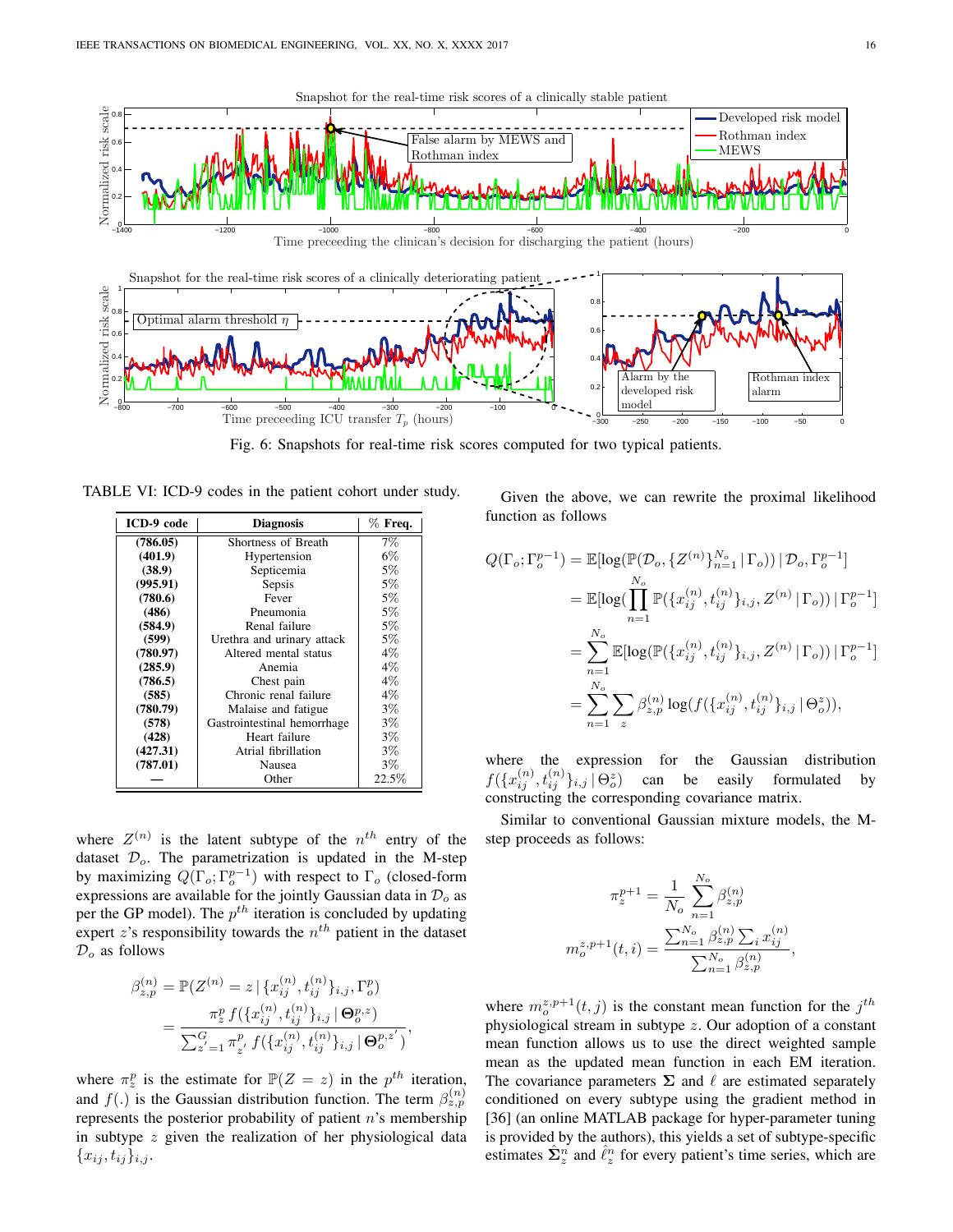| ICD-9 code | Category                                                              | Categorical value |
|------------|-----------------------------------------------------------------------|-------------------|
| 001-139    | Infectious and parasitic diseases                                     |                   |
| 140-239    | <b>Neoplasms</b>                                                      |                   |
| 240-279    | Endocrine, nutritional and metabolic diseases, and immunity disorders |                   |
| 280-289    | Blood diseases and blood-forming organs                               |                   |
| 90-319     | Mental disorders                                                      |                   |
| 320-359    | Nervous system diseases                                               | 6                 |
| 360-389    | Sense organs diseases                                                 |                   |
| 390-459    | Circulatory system diseases                                           | 8                 |
| 460-519    | Respiratory system diseases                                           | 9                 |
| 520-579    | Digestive system diseases                                             | 10                |
| 580-629    | Genitourinary system diseases                                         | 11                |
| 630-679    | Pregnancy, childbirth, and the puerperium complications               | 12                |
| 680-709    | Skin and subcutaneous tissue diseases                                 | 13                |
| 710-739    | Musculoskeletal system and connective tissue diseases                 | 14                |
| 740-759    | Congenital anomalies                                                  | 15                |
| 760-779    | Conditions originating in perinatal period                            | 16                |
| 780-799    | Symptoms, signs, and ill-defined conditions                           | 17                |
| 800-999    | Injury and poisoning                                                  | 18                |

TABLE VII: ICD-9 codes in the patient cohort under study.

used to update the covariance hyper-parameters as follows:

$$
\hat{\ell}_o^{z,p+1} = \frac{\sum_{n=1}^{N_o} \beta_{z,p}^{(n)} \hat{\ell}_z^n}{\sum_{n=1}^{N_o} \beta_{z,p}^{(n)}}\n\n\sum_{o}^{z,p+1} = \frac{\sum_{n=1}^{N_o} \beta_{z,p}^{(n)} \hat{\Sigma}_z^n}{\sum_{n=1}^{N_o} \beta_{z,p}^{(n)}}.
$$

Depending on the problem and the size of the dataset, this process can be computationally expensive, in which case the EM algorithm can be terminated after a predefined number of iterations.

## *Computation of*  $\mathbb{P}(\bar{k}|\{x_{ij}, t_{ij} \leq t\}_{ij}, \Gamma_1)$

We compute  $\mathbb{P}(\overline{k} | \{x_{ij}, t_{ij} \le t\}_{ij}, \Gamma_1)$  recursively every  $T_1$ hours in a similar manner to the forward filtering algorithm used for inference in Hidden Markov Models; forward messages are fixed over segments of length  $T_1$ . We define the *forward message*  $\alpha_t(h_t)$  as follows

$$
\alpha_k(h_k) = \mathbb{P}(h_k, \{x_{ij}, (k-1)T_1 \le t_{ij} \le kT_1\}_{ij}, \Gamma_1),
$$

where  $h_k$  is the latent epoch index, and  $\alpha_o(h_k = \overline{k})$  $f(h_k = \bar{k})$ . The forward messages can be computed using the following dynamic programming recursion

$$
\alpha_k(h_k) = \mathbb{P}(\{x_{ij}, (k-1)T_1 \le t_{ij} \le kT_1\}_{ij} | h_k, \Gamma_1) \times \n\mathbb{P}(h_k|h_{k-1} = h_k - 1) \alpha_{k-1}(h_{k-1}).
$$

Note that the valid values of  $h_k$  are restricted such that  $h_k \in$  ${K - k + 1, ..., K}$ . The posterior distribution of the latent epoch index is easily evaluated using Bayes rule as follows

$$
\mathbb{P}(\bar{k} \mid \{x_{ij}, t_{ij} \leq t\}_{ij}, \Gamma_1) = \frac{\alpha_k(h_k)}{\sum_{h=K-k+1}^K \alpha_k(h)}.
$$

APPENDIX D: DETAILS OF THE BENCHMARK ALGORITHMS

• **Feature Selection:** The correlated feature selection (CFS) algorithm was used to select the relevant features for all the algorithms [41]. The same relevant features were used for all the benchmarks. All excluded features were realized to be highly irrelevant by virtue of their CFS relevance scores. The CFS selected 7 vital signs (Diastolic blood pressure, eye opening, Glasgow coma scale score, heart rate, temperature,  $O_2$  device assistance and *O*<sup>2</sup> saturation), and 3 lab tests (Glucose, Urea Nitrogen and white blood cell count). These features, augmented with all the static admission information were used to train the benchmarks.

- **Validation:** We divided the data into a training set of 4,130 patients and a validation set of 1,000 patients. The same splits were used for all the benchmarks. The validation set was used to tune the hyper-parameters of each algorithm by optimizing its AUC.
- **Feature Extraction:** In order to ensure that the information in the clinical endpoints are utilized properly by all the sliding-window predictors, we trained every predictor by constructing a training dataset that comprises: (1) the physiological data gathered within a temporal window before the terminating event (ICU admission or patient discharge), and using the clinical endpoints as the labels, (2) summary statistics of the entire time series episode (means, standard deviations, skewness, kurtosis, maximum and minimum values), and (3) the static features. This creates a fixed length training set to train the model. In real-time, a sliding-window is used to extract sequential data from the running time series, augments it with the summary statistics up to the current time and the static features, and a risk score is used as a sliding-window regression outcome. The size of this window is a hyper-parameter that is tuned separately for every predictor.

## APPENDIX E: MODELING RATIONALE, ASSUMPTIONS AND SOME COMMENTS

## *Connection to Latent Variable Models*

A latent variable model with state transitions (such as the Markov model depicted in Figure 7) is indeed a very natural approach to model the patients' clinical states. We note that our model is a latent variable model; one can think of our model as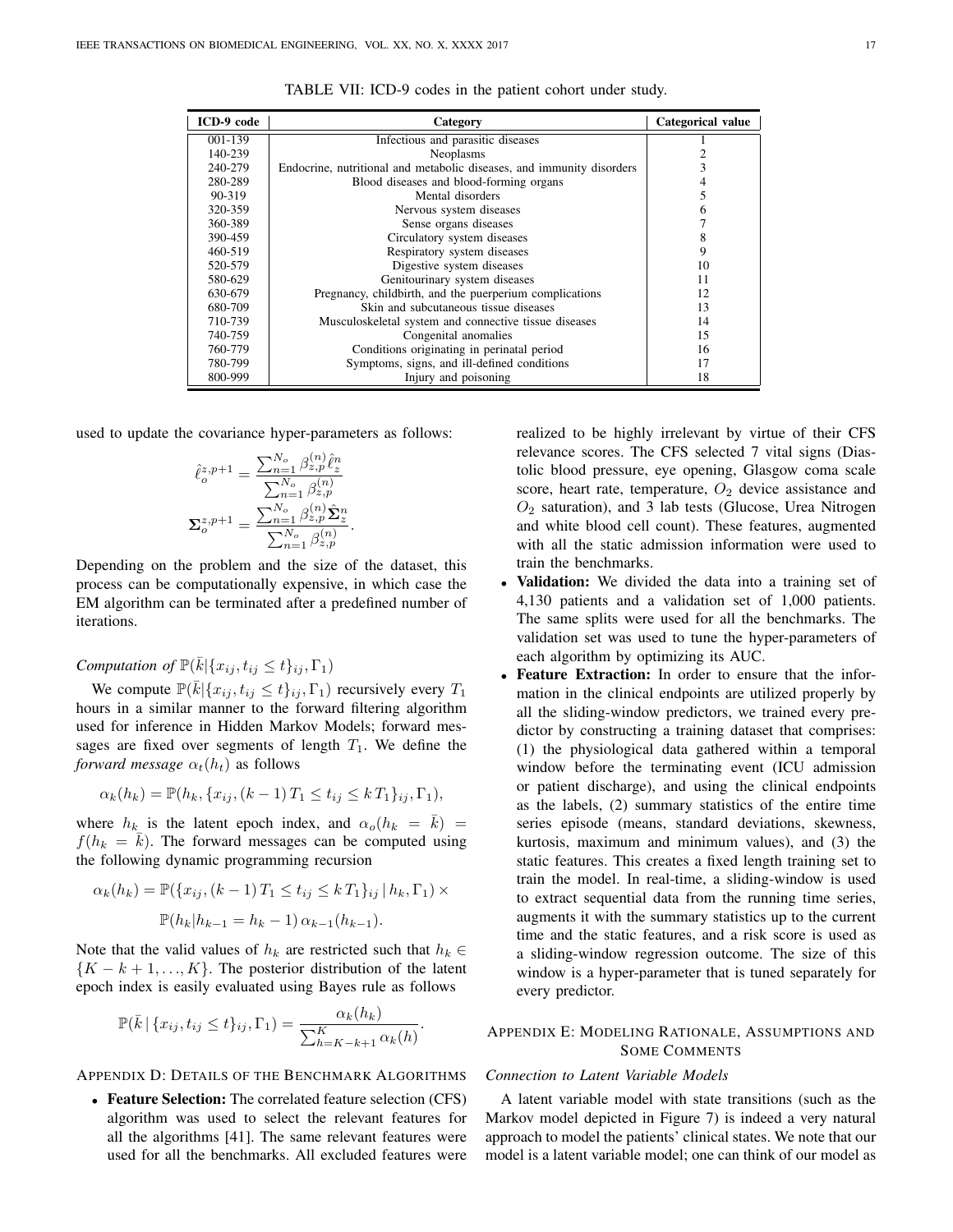

Fig. 7: A latent variable model for the clinical state.

a state model with 2 latent absorbing states (this corresponds to the model in Figure 7 but with only states 1 and *N*), in which risk scoring boils down to testing the true hypothesis about the identity of the hidden absorbing state that generates a patient's physiological trajectory. Thus, our theoretical formulation of the problem as a sequential hypothesis test with an uncertain time horizon is equivalent to a limiting case of real-time filtering of a state-space model in which we have only two states. We note that both types of models capture non-stationarity: in our model, the "fixed" latent states has non-stationary "emission distribution", whereas in state-space models, the states have a stationary emission distribution and non-stationarity is captured by "state-switching" over time. We have tried both types of models as conceptual apparatuses for risk scoring, and we decided to go with the sequential hypothesis testing framework for the following reason. A latent variable model with more than 2 states will entail the need for inferring the hidden state trajectories for every patient' physiological stream. Since the ICU data is not labeled by clinical state at any point other than the endpoint of ICU admission or deterioration, one would need an unsupervised algorithm to learn these hidden clinical state representations. This means that in addition to the patient subtype variables which are hidden, we will also have a hidden state trajectory for every patient. This significantly complicates the learning problem, and the usage of the EM algorithm for learning such a model may converge to a considerably bad local optimum. We believe that it is much more reasonable to reduce the number of hidden variables in the model in order to ensure robustness and consistency of different versions of the model that would be learned whenever the EHR data is updated.

### *The Conception of Subtyping*

Figure 8 depicts what we believe to be the most accurate and expressive conception of patient subtypes; such a conception has been developed under the guidance of our clinical collaborator. To illustrate our conception of subtyping, let us assume that we only have one static feature, say the patient's ICD-9 code, and there are two possible types of patients: type A and type B. If the ICD-9 code corresponds to a blood cancer (e.g. Leukemia), then the patient is allocated to type A, whereas if the ICD-9 code corresponds to Pneumonia, then the patient is allocated to type B. Both types of patients have very different stability patterns since their different illnesses (or even different gender and ethnicity) dictate different nominal values for their stable physiological data. Both patients also



Fig. 8: Configuration of clinical stability and deterioration patterns.

have different "possible" patterns of deterioration, depending on the nature of the adverse event they may encounter. Type A patients are more likely to experience Leukemia-related adverse events (e.g. adverse cytogenetics outcomes), whereas type B patients are more likely to experience respiratoryrelated adverse events (e.g. respiratory arrests); and hence, conditioned on the patients' diagnoses, they have very different deterioration patterns.

The model described above assumes that the patient's subtype is fully determined by her static admission features, and then conditioned on her subtype, there is one nominal stability pattern and multiple possible deterioration patters. Following this model, we can use the same *z*-classifier network to allocate patients to subtypes, and then apply an*M-ary sequential hypothesis test* to test whether the patient is stable, or experiencing 1 out of *M −*1 possible deterioration patterns. Since we had no labels that designate the different adverse events in the dataset, our model is an approximate version of the one in Figure 8, in which we treat all deterioration pattern as coming from one, more dispersed distribution (i.e. this reflects in the form of a larger variance in the GP parameters), but this "average" model sufficiently differs from the stability model and hence a simple binary sequential test is sufficient for risk scoring. Our usage of the same *z*-classifier network for stable and deteriorating groups is motivated by the fact that even if the patients' deterioration patterns are more diverse and could be clustered into more "deterioration subtypes", those finer "deterioration subtypes" are not logically independent of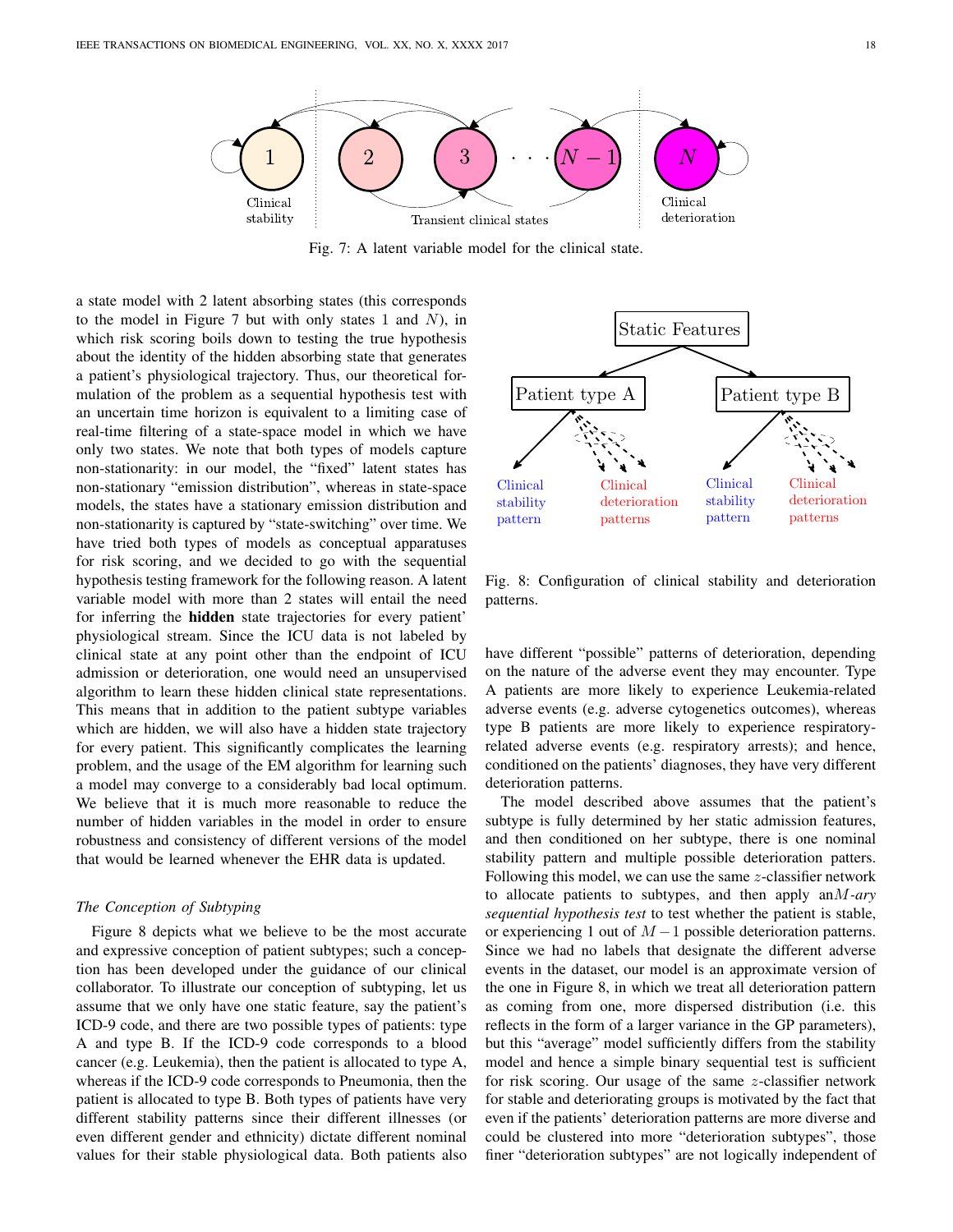the "stability subtypes", but they are rather subsets of them (as conceptualized in Figure 8). The only approximation we do here is that we collapse all deterioration patterns within a subtype into one representative model, and the motive behind such an approximation is the lack of data on what adverse event is associated with every patient, and unsupervised model for further clustering the deteriorating cohort seems infeasible due to the scarcity of data in that cohort. We also note that grouping models of stability and deterioration together into logically related subtypes has also an advantage in terms of medical interpretability, which would be lost if we have two different groups of clusters that are conditioned on the patient's (unseen) clinical state.

We also note that our sub-typing model is not only found to be more plausible from the clinical perspective, but it is more statistically efficient as well. That is, since the ICU admission rate is only (less than)  $10\%$ , if we attempt to learn a disjoint group of sub-types (a different *z*-classifier network) for the deteriorating group, we will have much less data and we will be required to learn more sub-types than the 6 discovered from the stable patients (since as we argued earlier, there are more patterns of deterioration than for stability. Selecting a separate deterioration sub-type model using Bayes factors yields only 4 clusters!). By "transferring" the knowledge gained from the clinically stable cohort to the clinically deteriorating one (in terms of subtype definitions), we are able to re-sample a reasonably large dataset from the deteriorating cohort for every sub-type and hence accurately learn the deterioration model parameters (step 23 in Algorithm 1), without needing to bear the burden of jointly discover the sub-typing configuration already learned from the stable patient. Our ability to transfer the sub-typing knowledge from stable to deteriorating patients hinges on the logical association between the two groups; such a logical association assumption is believed by our medical collaborator to be clinically sound.

#### *Multi-task Gaussian Processes*

It is important to note that multi-task Gaussian processes with an intrinsic correlation model for the co-variance structure entails the assumption of a common temporal length-scale for all the physiological stream. This is does not reflect the differences in the rate of fluctuations of the different streams; for instance, heart rate changes much faster than a signal like creatinine level. We have initially tried to construct a kernel function that captures heterogeneous length-scales by using a linear corregionalization model that adds multiple kernels with diverse length scale, but this led to an unnecessarily much more complicated model with many more parameters and a less tractable likelihood function. Our choice for a multitask Gaussian process is justified by the fact that we are not interested in finding a good fit for the physiological data, but we are rather interested in capturing the aspects of the physiological streams that distinguish stable and deteriorating patients. The correlation structure significantly differ between stable and deterioration patients (for instance, respiratory rate and heart rate are much less correlated for deteriorating patients at different epochs as compared to stable patients.), whereas the length-scale parameter does not differ much for the two models. To demonstrate the difference between the correlation structures of the stable and deteriorating patients, see below the correlation matrices for the stable patient's model, and the deteriorating patients' model for the *Kth* epoch for the physiological streams (diastolic blood pressure, heart rate, respiratory rate, SpO2, Glucose, urea nitrogen):

|                                                                                                                                                           | 138            | 20   | $\overline{2}$ | 1            |              |          |
|-----------------------------------------------------------------------------------------------------------------------------------------------------------|----------------|------|----------------|--------------|--------------|----------|
|                                                                                                                                                           | 20             | 237  | 4              | $^{-1}$      | 12           | 12       |
|                                                                                                                                                           | $\overline{2}$ | 4    | 6              | 0            | 1            |          |
| $\boldsymbol{\Sigma}_{o}=% \begin{bmatrix} \sum_{i=1}^{n} &\sum_{j=1}^{n} &1_{j}^{\prime} &1_{j}^{\prime} \end{bmatrix} \boldsymbol{\Sigma}_{o}^{\prime}$ | 1              | $-1$ | 0              | 4            | 1<br>$-1$    | ,        |
|                                                                                                                                                           | 7              | 12   | 1              | $^{-1}$      | 315          | $-1$     |
|                                                                                                                                                           |                | 12   | 0              | $^{-1}$      | 20<br>1      |          |
|                                                                                                                                                           | 259            | 43   | $^{-3}$        | 9            | $-58$        |          |
|                                                                                                                                                           | 43             | 185  | 3              | $^{-2}$      | $-28$        | $^{-18}$ |
|                                                                                                                                                           | $^{-3}$        | 3    | 12             | $-1$         |              |          |
| $\mathbf{\Sigma}_{1,K} =$                                                                                                                                 | 9              | 2    | $^{-1}$        | 61           | $^{\rm -11}$ | 39       |
|                                                                                                                                                           | 58             | 28   |                | $^{\rm -11}$ | 958          | 175      |
|                                                                                                                                                           | 42             | 18   |                | 39           | 175          | 885      |

where the correlation coefficients are rounded to the nearest integer. As can be seen in  $\Sigma_0$  and  $\Sigma_{1,K}$ , not only that the extent of correlation between the different physiological variables differ under the two hypothesis, but the nature of correlations differ as well (i.e. some physiological measurements are positively correlated for stable patients and negatively correlated for deteriorating ones). Hence, in terms of the accuracy of the sequential hypothesis test, we much better off by considering the distinguishing inter-stream correlation structures than when ignoring correlations and consider the non-distinguishing stream specific length-scales.

#### *The Graphical Model*

The conditional independence assumptions in eq. (13) can be interpreted as follows: conditioned on the patient's static features, the clinical state is independent of the subtype, and conditioned on the subtype, the clinical state is independent on the static features. This means that one can generate samples from our model by drawing a clinical state from the prior distribution, and then drawing a static feature instance (independent of the clinical state), and then drawing a sub-type indicator variable conditioned on that instance. The reason that we assumed that the clinical state is independent on the patient's subtype (and static feature) is that the ICU admission rate is very balanced across all the patient groups in Table VII (and consequently the ICU admission rate is balanced across all the 6 discovered subtypes). This encourages adopting the simplifying assumption of the clinical state being independent of the sub-type, which further simplifies the real-time computation of the Bayesian posterior probability.

#### *Length of Stay Exceeding K T*<sup>1</sup>

Most patients in the data set have hospitalization times that do not exceed the length  $KT_1$ . If the patient's length of stay exceeds  $KT_1$ , the model corresponding to hypothesis  $\mathcal{H}_1$  is assumed to be trapped in the last epoch, i.e. the physiological

*,*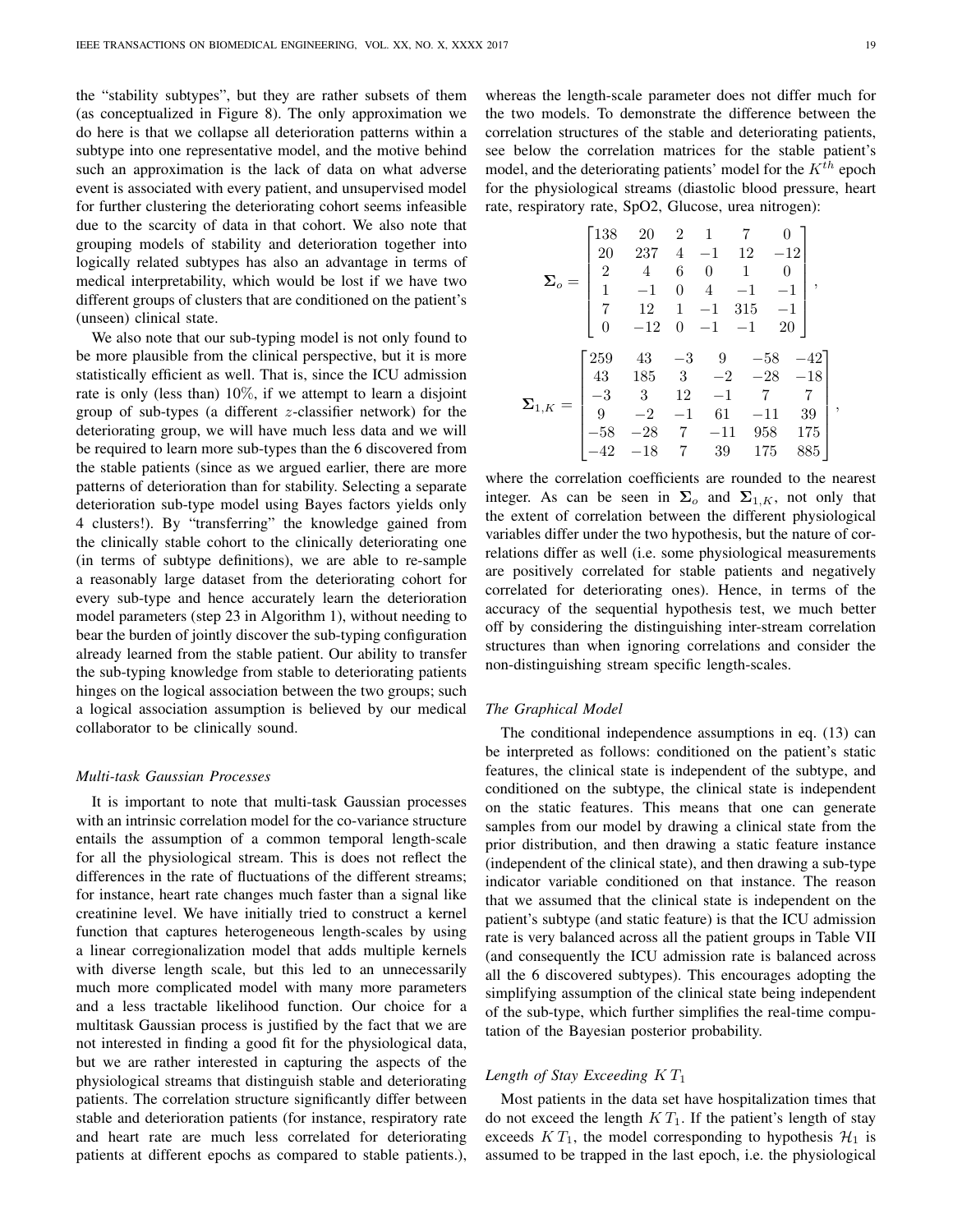streams become stationary after this point. Patients who have very long stays in the ward and never admitted to the ICU are overwhelmingly more likely to be stable and undergoing a routine hospitalization procedure; for these patients one can safely assume a stationary model for deterioration without losing predictive power.

## *Impact of Temporal Alignment and Length of Stay on Training Data*

The temporal alignment via the clinical endpoints is indeed a source of imbalance in the number of data points available for training every epoch. Fortunately, as shown in Figure 9 the consequences of this imbalance affects the earlier epochs but does not affect the latest epochs, which are much more crucial since they are closer to the clinical deterioration onset. The impact of the availability of few data points for earlier epochs is that it leads to higher false alarm rates, but it does not affect the detection probability in any way. We also note that even for the earlier epochs for which less data points are available, there is enough temporal data within the same patient's temporal stream to obtain a decent estimate for the GP hyper-parameters. We truncated the physiological stream lengths to exclude epoch numbers that would have fewer than 5 patients (every epoch for a single patient still have hundreds of temporal data points, which allows for a decent estimate for the length scale and mean parameters).

#### *The Usage of Fixed Epoch Lengths*

One can think of our model as a semi-Markov model with restricted left-to-right transitions among two groups of disconnected states as shown in Figure 10, and with the epoch intervals being the states' sojourn times. In this case,  $T_1$  (and *To*) are random and drawn from a pre-defined distribution. We have initially modeled  $T_1$  as a random variable drawn from an epoch-specific Gamma distribution, and we used the non-parametric E-divisive change-point detection algorithm to estimate the epoch length distributions. This turned out not be useful for the following reasons:

- *•* This distributions for the different epochs' lengths were quite similar.
- *•* The estimated Gamma distributions had a significantly large *shape* parameter, which implies a small value for the variance.

Updating the posterior probabilities while considering random epoch lengths did not provide us with statistically significant AUC gains. For this reason, we adopted a simpler model in which the epoch lengths are modeled as a degenerate random variable that only differs between stable and deteriorating patients.

#### **REFERENCES**

- [1] N. Broutet, F. Krauer, M. Riesen, A. Khalakdina, M. Almiron, S. Aldighieri, M. Espinal, N. Low, and C. Dye, "Zika virus as a cause of neurologic disorders," *New England Journal of Medicine*, vol. 374, no. 16, pp. 1506–1509, 2016.
- [2] K. E. Henry, D. N. Hager, P. J. Pronovost, and S. Saria, "A targeted real-time early warning score (trewscore) for septic shock," *Science Translational Medicine*, vol. 7, no. 299, pp. 299ra122–299ra122, 2015.
- [3] M. M. Churpek, T. C. Yuen, S. Y. Park, R. Gibbons, and D. P. Edelson, "Using electronic health record data to develop and validate a prediction model for adverse outcomes on the wards," *Critical care medicine*, vol. 42, no. 4, p. 841, 2014.
- [4] L. L. Kirkland, M. Malinchoc, M. OByrne, J. T. Benson, D. T. Kashiwagi, M. C. Burton, P. Varkey, and T. I. Morgenthaler, "A clinical deterioration prediction tool for internal medicine patients," *American Journal of Medical Quality*, vol. 28, no. 2, pp. 135–142, 2013.
- [5] M. J. Rothman, S. I. Rothman, and J. Beals, "Development and validation of a continuous measure of patient condition using the electronic medical record," *Journal of biomedical informatics*, vol. 46, no. 5, pp. 837–848, 2013.
- [6] L. Clifton, D. A. Clifton, M. A. Pimentel, P. J. Watkinson, and L. Tarassenko, "Gaussian process regression in vital-sign early warning systems," in *Engineering in Medicine and Biology Society (EMBC), 2012 Annual International Conference of the IEEE*. IEEE, 2012, pp. 6161– 6164.
- [7] D. R. Prytherch, G. B. Smith, P. E. Schmidt, and P. I. Featherstone, "Viewstowards a national early warning score for detecting adult inpatient deterioration," *Resuscitation*, vol. 81, no. 8, pp. 932–937, 2010.
- [8] M. P. Young, V. J. Gooder, K. Bride, B. James, and E. S. Fisher, "Inpatient transfers to the intensive care unit," *Journal of general internal medicine*, vol. 18, no. 2, pp. 77–83, 2003.
- [9] G. D. Finlay, M. J. Rothman, and R. A. Smith, "Measuring the modified early warning score and the rothman index: advantages of utilizing the electronic medical record in an early warning system," *Journal of hospital medicine*, vol. 9, no. 2, pp. 116–119, 2014.
- [10] M. A. Pimentel, D. A. Clifton, L. Clifton, P. J. Watkinson, and L. Tarassenko, "Modelling physiological deterioration in post-operative patient vital-sign data," *Medical & biological engineering & computing*, vol. 51, no. 8, pp. 869–877, 2013.
- [11] J. Kause, G. Smith, D. Prytherch, M. Parr, A. Flabouris, K. Hillman *et al.*, "A comparison of antecedents to cardiac arrests, deaths and emergency intensive care admissions in australia and new zealand, and the united kingdomthe academia study," *Resuscitation*, vol. 62, no. 3, pp. 275–282, 2004.
- [12] H. Hogan, F. Healey, G. Neale, R. Thomson, C. Vincent, and N. Black, "Preventable deaths due to problems in care in english acute hospitals: a retrospective case record review study," *BMJ quality & safety*, pp. bmjqs–2012, 2012.
- [13] D. Mokart, J. Lambert, D. Schnell, L. Fouché, A. Rabbat, A. Kouatchet, V. Lemiale, F. Vincent, E. Lengliné, F. Bruneel et al., "Delayed intensive care unit admission is associated with increased mortality in patients with cancer with acute respiratory failure," *Leukemia & lymphoma*, vol. 54, no. 8, pp. 1724–1729, 2013.
- [14] P. S. A. Group, "Safe use of opioids in hospitals," *Sentinel Event Alert*, pp. bmjqs–2012, 2014.
- [15] J. D. Mardini L, Lipes J, "Adverse outcomes associated with delayed intensive care consultation in medical and surgical inpatients," *Journal of critical care*, vol. 27, no. 6, pp. 688–693, 2012.
- [16] R. M. Merchant, L. Yang, L. B. Becker, R. A. Berg, V. Nadkarni, G. Nichol, B. G. Carr, N. Mitra, S. M. Bradley, B. S. Abella *et al.*, "Incidence of treated cardiac arrest in hospitalized patients in the united states," *Critical care medicine*, vol. 39, no. 11, p. 2401, 2011.
- [17] G. Kumar, N. Kumar, A. Taneja, T. Kaleekal, S. Tarima, E. McGinley, E. Jimenez, A. Mohan, R. A. Khan, J. Whittle *et al.*, "Nationwide trends of severe sepsis in the 21st century (2000-2007)," *Chest Journal*, vol. 140, no. 5, pp. 1223–1231, 2011.
- [18] C. Hershey and L. Fisher, "Why outcome of cardiopulmonary resuscitation in general wards is poor," *The Lancet*, vol. 319, no. 8262, pp. 31–34, 1982.
- [19] A. Wald, *Sequential analysis*. Courier Corporation, 1973.
- [20] G. Peskir and A. Shiryaev, *Optimal stopping and free-boundary problems*. Springer, 2006.
- [21] R. Durichen, M. A. Pimentel, L. Clifton, A. Schweikard, and D. A. Clifton, "Multitask gaussian processes for multivariate physiological time-series analysis," *Biomedical Engineering, IEEE Transactions on*, vol. 62, no. 1, pp. 314–322, 2015.
- [22] M. Ghassemi, M. A. Pimentel, T. Naumann, T. Brennan, D. A. Clifton, P. Szolovits, and M. Feng, "A multivariate timeseries modeling approach to severity of illness assessment and forecasting in icu with sparse, heterogeneous clinical data." in *AAAI*, 2015, pp. 446–453.
- [23] S. Saria and A. Goldenberg, "Subtyping: What it is and its role in precision medicine," *Intelligent Systems, IEEE*, vol. 30, no. 4, pp. 70–75, 2015.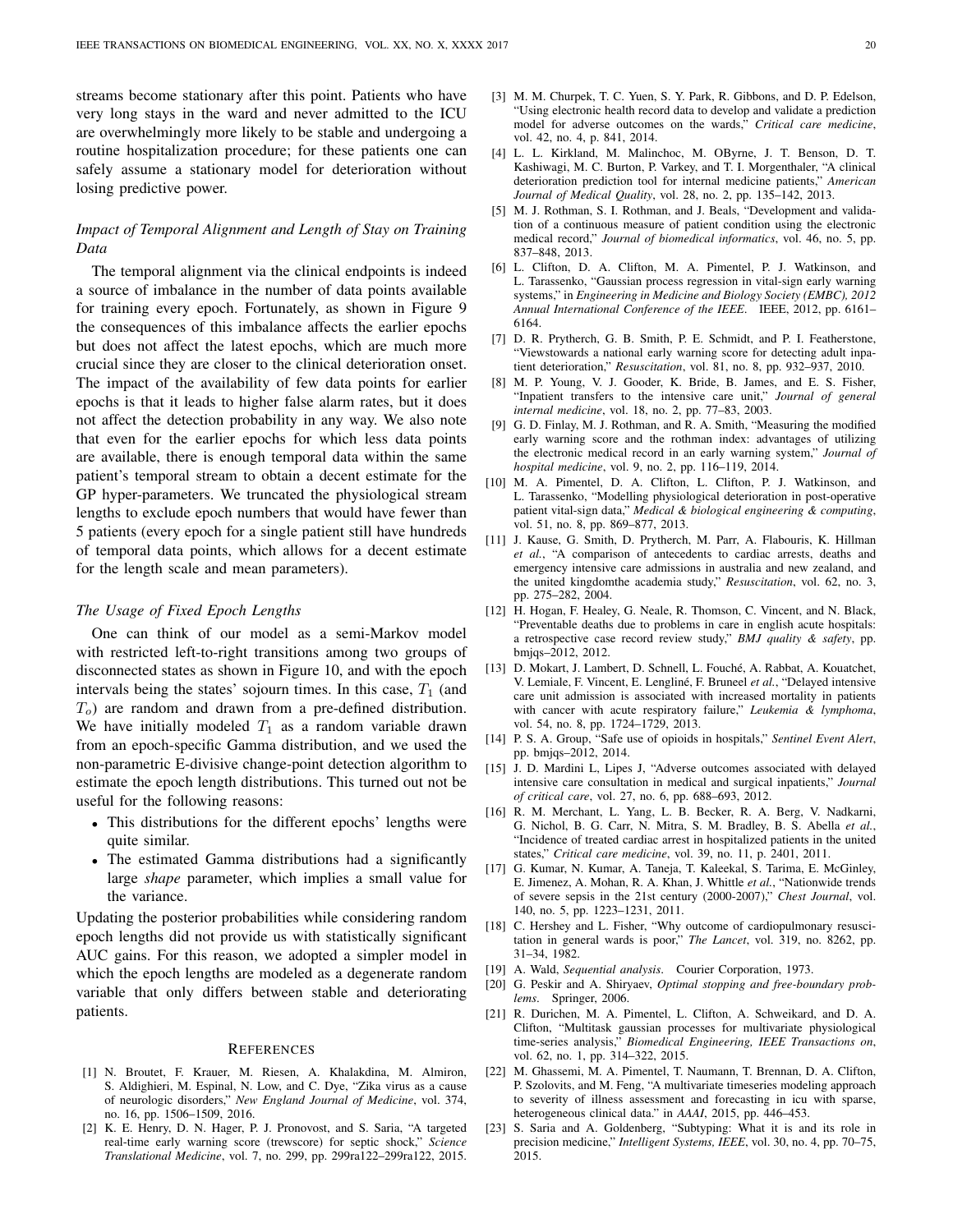

Fig. 9: Interplay between length of stay and training data available for every epoch.



Fig. 10: Deterministic left-to-right transitions.

- [24] R. Morgan, F. Williams, and M. Wright, "An early warning scoring system for detecting developing critical illness," *Clin Intensive Care*, vol. 8, no. 2, p. 100, 1997.
- [25] C. L. Tsien and J. C. Fackler, "Poor prognosis for existing monitors in the intensive care unit," *Critical care medicine*, vol. 25, no. 4, pp. 614–619, 1997.
- [26] M. Cvach, "Monitor alarm fatigue: an integrative review," *Biomedical Instrumentation & Technology*, vol. 46, no. 4, pp. 268–277, 2012.
- [27] J. P. Bliss and M. C. Dunn, "Behavioural implications of alarm mistrust as a function of task workload," *Ergonomics*, vol. 43, no. 9, pp. 1283– 1300, 2000.
- [28] P. Schulam and S. Saria, "A framework for individualizing predictions of disease trajectories by exploiting multi-resolution structure," in *Advances in Neural Information Processing Systems*, 2015, pp. 748–756.
- [29] K. Dyagilev and S. Saria, "Learning (predictive) risk scores in the presence of censoring due to interventions," *Machine Learning*, pp. 1– 26, 2015.
- [30] J. Futoma, M. Sendak, C. B. Cameron, and K. Heller, "Predicting disease progression with a model for multivariate longitudinal clinical data," in *Proceedings of the 1st Machine Learning for Healthcare Conference*, 2016, pp. 42–54.
- [31] J. C. Ho, C. H. Lee, and J. Ghosh, "Imputation-enhanced prediction of septic shock in icu patients," in *Proceedings of the ACM SIGKDD Workshop on Health Informatics*, 2012, pp. 21–27.
- [32] S. Saria, A. K. Rajani, J. Gould, D. Koller, and A. A. Penn, "Integration of early physiological responses predicts later illness severity in preterm infants," *Science translational medicine*, vol. 2, no. 48, pp. 48ra65– 48ra65, 2010.
- [33] J. Wiens, E. Horvitz, and J. V. Guttag, "Patient risk stratification for hospital-associated c. diff as a time-series classification task," in *Advances in Neural Information Processing Systems*, 2012, pp. 467– 475.
- [34] J. Yoon, A. Alaa, S. Hu, and M. van der Schaar, "Forecasticu: A prognostic decision support system for timely prediction of intensive care unit admission," pp. 1680–1689, 2016.
- [35] A. M. Alaa, J. Yoon, S. Hu, and M. van der Schaar, "Personalized risk scoring for critical care patients using mixtures of gaussian process experts," *ICML workshop on Computational Frameworks in Personalization*, 2016.
- [36] E. V. Bonilla, K. M. Chai, and C. Williams, "Multi-task gaussian process prediction," in *Advances in neural information processing systems*, 2007, pp. 153–160.
- [37] C. E. Rasmussen, "Gaussian processes for machine learning," 2006.
- [38] L. Clifton, D. A. Clifton, M. A. Pimentel, P. J. Watkinson, and L. Tarassenko, "Gaussian processes for personalized e-health monitoring with wearable sensors," *Biomedical Engineering, IEEE Transactions on*, vol. 60, no. 1, pp. 193–197, 2013.
- [39] S. J. Pan and Q. Yang, "A survey on transfer learning," *Knowledge and Data Engineering, IEEE Transactions on*, vol. 22, no. 10, pp. 1345– 1359, 2010.
- [40] R. Raina, A. Battle, H. Lee, B. Packer, and A. Y. Ng, "Self-taught learning: transfer learning from unlabeled data," in *Proceedings of the 24th international conference on Machine learning*. ACM, 2007, pp. 759–766.
- [41] L. Yu and H. Liu, "Feature selection for high-dimensional data: A fast correlation-based filter solution," in *ICML*, vol. 3, 2003, pp. 856–863.
- [42] O. Hayani, A. Al-Beihany, R. Zarychanski, A. Chou, A. Kharaba, A. Baxter, R. Patel, and D. Allan, "Impact of critical care outreach on hematopoietic stem cell transplant recipients: a cohort study," *Bone marrow transplantation*, vol. 46, no. 8, pp. 1138–1144, 2011.
- [43] F. Rincon, T. Morino, D. Behrens, U. Akbar, C. Schorr, E. Lee, D. Gerber, J. Parrillo, and T. Mirsen, "Association between out-ofhospital emergency department transfer and poor hospital outcome in critically ill stroke patients," *Journal of critical care*, vol. 26, no. 6, pp. 620–625, 2011.
- [44] C. Subbe, M. Kruger, P. Rutherford, and L. Gemmel, "Validation of a modified early warning score in medical admissions," *Qjm*, vol. 94, no. 10, pp. 521–526, 2001.
- [45] S. Yu, S. Leung, M. Heo, G. J. Soto, R. T. Shah, S. Gunda, and M. N. Gong, "Comparison of risk prediction scoring systems for ward patients: